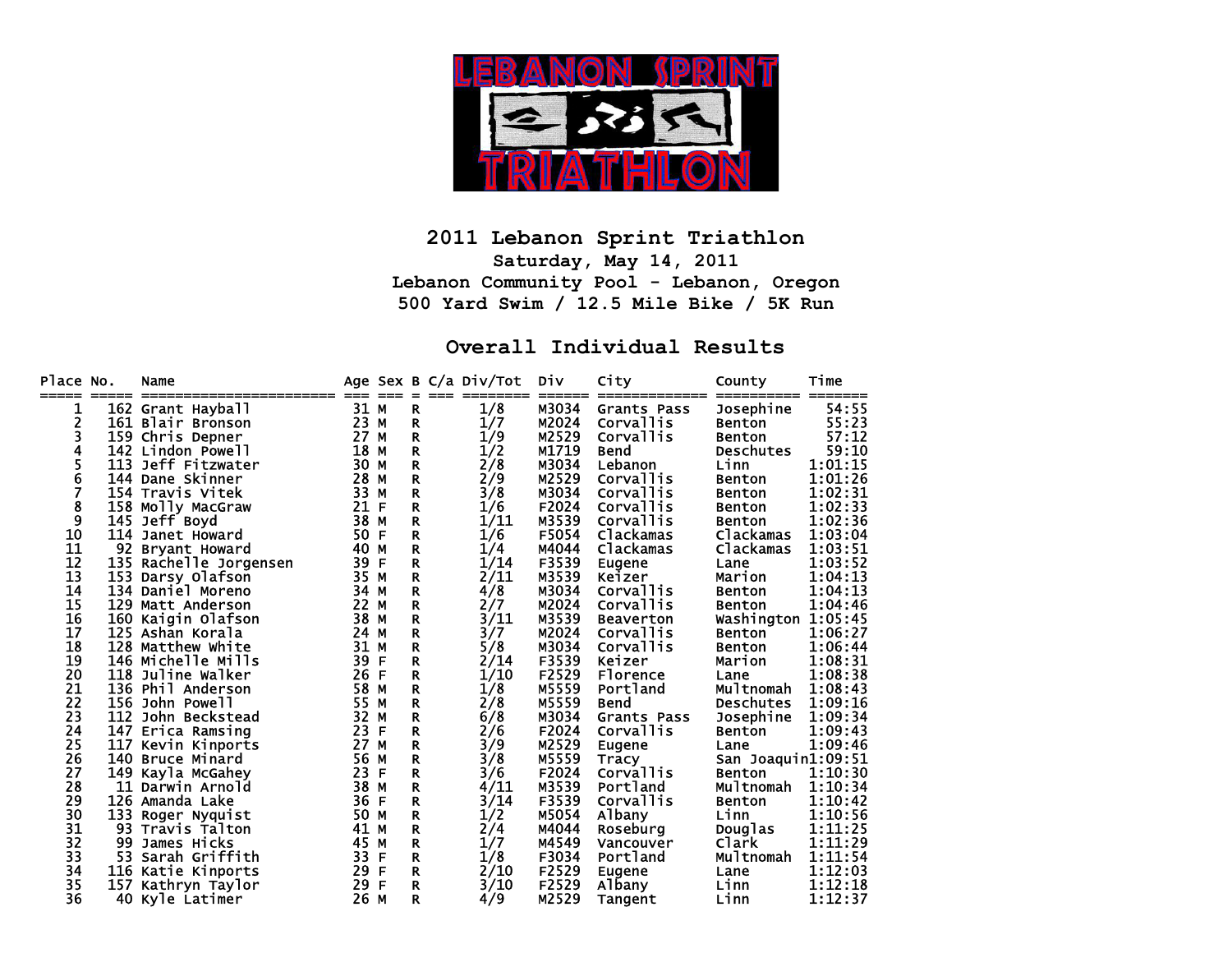| 37 | Eryn Barker<br>85.      | 32 F    | R  | 2/8   | F3034         | Portland          | Multnomah          | 1:13:01 |
|----|-------------------------|---------|----|-------|---------------|-------------------|--------------------|---------|
|    |                         |         |    |       |               |                   |                    |         |
| 38 | 63 Calvin Doner         | 25 M    | R  | 5/9   | M2529         | Springfield       | Lane               | 1:13:07 |
| 39 | 101 Jake Schimmer       | 31 M    | R  | 7/8   | M3034         | <b>Eugene</b>     | Lane               | 1:13:15 |
| 40 | 28 Eric Getz            | 38 M    | R  | 5/11  | M3539         | Albany            | Benton             | 1:13:16 |
| 41 | 131 Jennifer Morgan     | 34 F    | R  | 3/8   | F3034         | Corvallis         | Benton             | 1:13:21 |
| 42 | 120 Angela Smith        | 39 F    | R  | 4/14  | F3539         | Albany            | Benton             | 1:13:36 |
|    |                         |         |    |       |               |                   |                    |         |
| 43 | 132 Bryan Rollins       | 36 M    | R  | 6/11  | M3539         | <b>Salem</b>      | Marion             | 1:13:36 |
| 44 | 151 Michael Vetter      | 39 MM   | М  | 1/3   |               | MM3039 Albany     | Linn               | 1:14:25 |
| 45 | 148 Eric Zimmerman      | 49 M    | R  | 2/7   | M4549         | Salem             | Marion             | 1:14:27 |
| 46 | 57 Robert Zenk          | 24 M    | R  | 4/7   | M2024         | Lebanon           | Linn               | 1:14:38 |
|    |                         |         |    |       |               |                   |                    |         |
| 47 | 152 Walter Keeney       | 14 M    | R  | 1/2   | M1416         | Eugene            | Lane               | 1:14:38 |
| 48 | 90 Austin Hammer        | 40 MM   | М  | 1/4   |               | MM4049 Corvallis  | Benton             | 1:14:43 |
| 49 | 100 Allison Joyner      | 20 F    | R  | 4/6   | F2024         | Corvallis         | Benton             | 1:14:57 |
| 50 | 32 John Fortes          | 25 M    | R  | 6/9   | M2529         | Albany            | Linn               | 1:15:29 |
|    |                         |         |    |       |               |                   |                    |         |
| 51 | 48 Patrick Ramsing      | 22 M    | R  | 5/7   | M2024         | Corvallis         | Benton             | 1:15:37 |
| 52 | 107 Rachel Blair        | 28 F    | R  | 4/10  | F2529         | Corvallis         | Benton             | 1:16:07 |
| 53 | 83 Sam Box              | 19 M    | R  | 2/2   | M1719         | Corvallis         | Benton             | 1:16:08 |
| 54 | 119 Kati Laird          | 29<br>F | R. | 5/10  | F2529         | Corvallis         | Benton             | 1:16:24 |
| 55 | 80 Anjela McNichol      | 38 F    |    | 5/14  | F3539         |                   |                    |         |
|    |                         |         | R  |       |               | Fort Lewis        | Thurston           | 1:16:30 |
| 56 | 45 Francis Curtis       | 48 M    | R  | 3/7   | M4549         | Salem             | Marion             | 1:17:21 |
| 57 | 127 Steven Simpson      | 65 M    | R  | 1/4   | M6069         | Warren            | Columbia           | 1:17:24 |
| 58 | 97 Kevin Gienger        | 36 M    | R  | 7/11  | M3539         | Salem             | Marion             | 1:17:26 |
| 59 | 60 Jim Childs           | 50 M    |    | 2/2   | M5054         |                   | Humboldt           | 1:17:43 |
|    |                         |         | R  |       |               | Eureka            |                    |         |
| 60 | 124 Peter Fox           | 34 M    | R  | 8/8   | M3034         | Monmouth          | Benton             | 1:17:54 |
| 61 | 130 Ryan Hockema        | 35 M    | R  | 8/11  | M3539         | Springfield       | Lane               | 1:18:04 |
| 62 | 68 Eric Hartstein       | 35 M    | R  | 9/11  | M3539         | Lebanon           | Linn               | 1:18:36 |
| 63 |                         | 45 MM   | М  | 2/4   | MM4049 Albany |                   |                    | 1:19:21 |
|    | 150 Quinton Hamel       |         |    |       |               |                   | Benton             |         |
| 64 | 23 Rodney Sell          | 57 M    | R  | 4/8   | M5559         | Lebanon           | Linn               | 1:19:32 |
| 65 | 56 Matt Yoder           | 21 M    | R  | 6/7   | M2024         | Corvallis         | Benton             | 1:19:33 |
| 66 | 141 Kayla Pierson       | 23 F    | R  | 5/6   | F2024         | Corvallis         | Benton             | 1:19:34 |
| 67 | 109 Yelitza Moreno      | 37 F    | R  | 6/14  | F3539         | Corvallis         | Benton             | 1:19:46 |
|    |                         |         |    |       |               |                   |                    |         |
| 68 | 79.<br>Mark Swenson     | 28 M    | R  | 7/9   | M2529         | Eugene            | Lane               | 1:19:48 |
| 69 | 96 Jenna Zenk           | 24<br>F | R  | 6/6   | F2024         | Lebanon           | Linn               | 1:20:08 |
| 70 | 52 Susannah Bassett     | 33 F    | R  | 4/8   | F3034         | Corvallis         | Benton             | 1:21:39 |
| 71 | 71 Alicia Jahn          | 41 F    | R  | 1/8   | F4044         | Philomath         | Benton             | 1:21:53 |
| 72 |                         | 37 F    |    | 7/14  | F3539         | Portland          |                    | 1:21:54 |
|    | 89 Heidi Bullock        |         | R  |       |               |                   | Clackamas          |         |
| 73 | <b>98 Shion York</b>    | 14 M    | R  | 2/2   | M1416         | Ft Lewis          | Pierce             | 1:22:16 |
| 74 | 75 Shawna O'Hara        | 28<br>F | R  | 6/10  | F2529         | Portland          | Clackamas          | 1:22:17 |
| 75 | 67<br>Amy Hart          | 40<br>F | R  | 2/8   | F4044         | Grants Pass       | Josephine          | 1:22:23 |
| 76 | 73 Alison Laird         | 34 F    | R  | 5/8   | F3034         | Portland          | Multnomah          | 1:22:23 |
|    |                         |         |    |       |               |                   |                    |         |
| 77 | 78<br>Bill Steen        | 55 M    | R  | 5/8   | M5559         | Keizer            | Marion             | 1:22:29 |
| 78 | <b>41 Joe Lee</b>       | 38 M    | R  | 10/11 | M3539         | Eugene            | Lane               | 1:22:44 |
| 79 | 5<br>Brian Moore        | 24 M    | R  | 7/7   | M2024         | Corvallis         | Benton             | 1:22:48 |
| 80 | 14 Ricky Gray           | 49 M    | R  | 4/7   | M4549         | Clackamas         | Clackamas          | 1:23:18 |
|    |                         |         |    |       |               |                   |                    |         |
| 81 | 37<br>Anita Risberg     | 51 F    | R  | 2/6   | F5054         | Salem             | <b>Polk</b>        | 1:23:21 |
| 82 | 46 David Legg           | 58 M    | R  | 6/8   | M5559         | Lebanon           | Linn               | 1:23:22 |
| 83 | 121 Jeff Bemrose        | 49 M    | R  | 5/7   | M4549         | Dallas            | <b>Polk</b>        | 1:24:12 |
| 84 | Robert Beaulaurier<br>ı | 46 MM   | М  | 3/4   |               | MM4049 Marylhurst | Clackamas          | 1:24:16 |
|    |                         |         |    |       |               |                   |                    |         |
| 85 | 36 Ken Read             | 32 MM   | М  | 2/3   |               | MM3039 Portland   | Washington 1:25:19 |         |
| 86 | 105 Nathan Ross         | 27 M    | R  | 8/9   | м2529         | Roseburg          | Douglas $1:25:25$  |         |
| 87 | 38 John Williams        | 33 MM   | М  | 3/3   |               | MM3039 Beaverton  | Washington 1:25:58 |         |
| 88 | 33 Andrew Goodwin       | 25 M    | R  | 9/9   | M2529         | <b>Oakland</b>    | <b>Douglas</b>     | 1:26:03 |
|    | 66 Nikki Frum           | 37 F    |    |       |               |                   | Linn               |         |
| 89 |                         |         | R. | 8/14  | F3539         | Albany            |                    | 1:26:37 |
| 90 | 47 Kathleen Martin      | 40 F    | R  | 3/8   | F4044         | Portland          | Multnomah          | 1:26:39 |
| 91 | 111 Elke-Marion Asleson | 59 F    | R  | 1/4   | F5559         | Albany            | Linn               | 1:26:42 |
| 92 | 51 Heather Clark        | 27 F    | R  | 7/10  | F2529         | Albany            | Linn               | 1:26:44 |
| 93 |                         | 58 F    |    | 2/4   | F5559         |                   | Tillamook          | 1:27:11 |
|    | 70 Victoria Howry       |         | R  |       |               | Pacific City      |                    |         |
| 94 | 115 Lindsey Kiesz       | 31 F    | R  | 6/8   | F3034         | Bend              | <b>Deschutes</b>   | 1:27:34 |
| 95 | 64 Greg Flannery        | 50 MM   | М  | 1/1   |               | MM5059 Corvallis  | Benton             | 1:27:58 |
| 96 | 84 Claire Malmstrom     | 30 FM   | М  | 1/2   |               | FM3039 Eugene     | Lane               | 1:27:59 |
| 97 | 95 Peter Schur          | 62 M    | R  | 2/4   | м6069         | Eugene            | Lane               | 1:28:00 |
|    |                         |         |    |       |               |                   |                    |         |
| 98 | 43 Jesse Springer       | 39 M    | R. | 11/11 | M3539         | Portland          | Multnomah          | 1:28:15 |
| 99 | 61 Dan Clark            | 58 M    | R  | 7/8   | M5559         | Salem             | <b>Polk</b>        | 1:28:25 |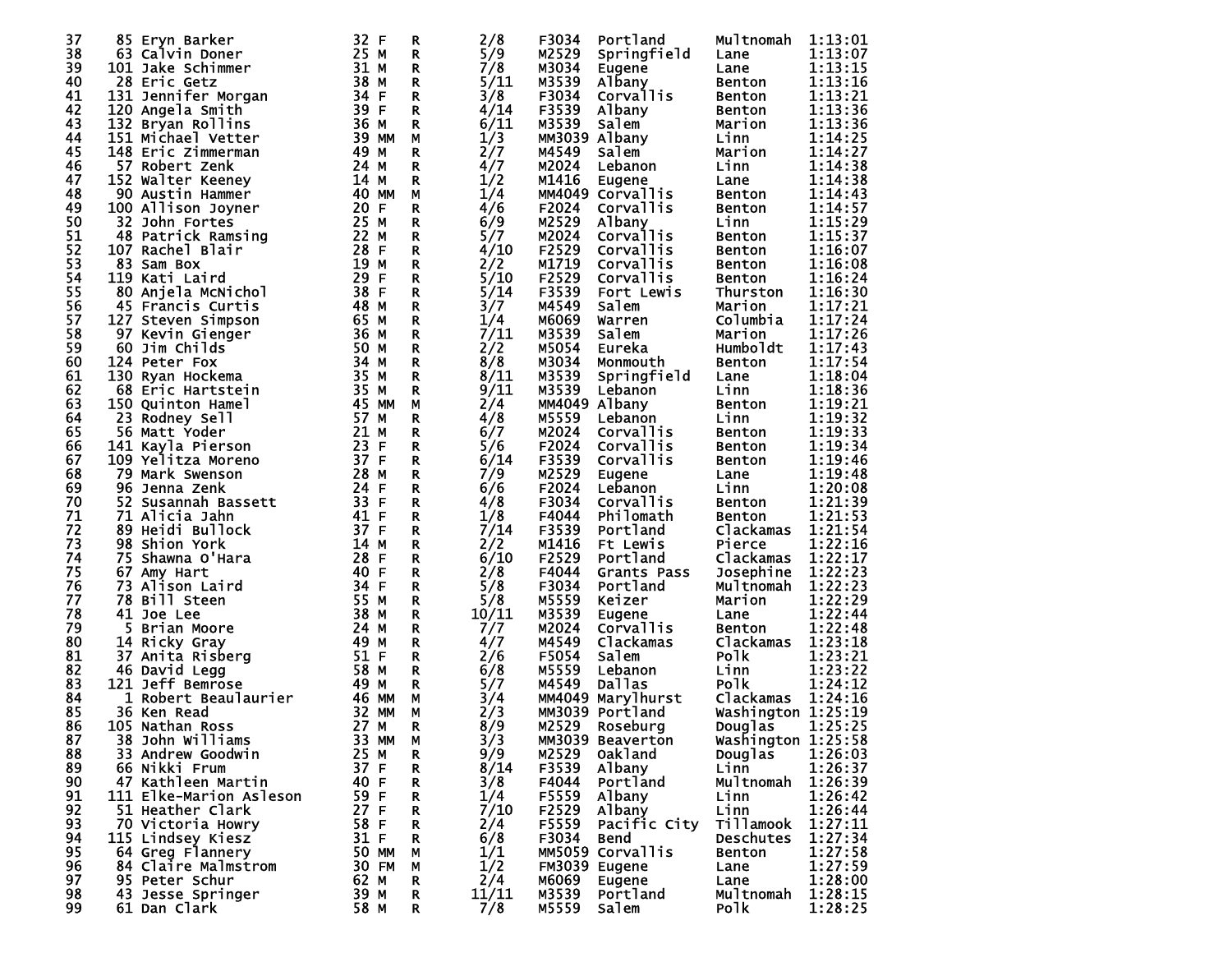| 100 | 123 Dorothy Cook         | 36 F               | R            | 9/14  | F3539         | Lebanon                 | Linn               | 1:28:28 |
|-----|--------------------------|--------------------|--------------|-------|---------------|-------------------------|--------------------|---------|
| 101 | 62 Rena Dayton           | 24 FM              | М            | 1/4   | FM2029 Eugene |                         | Lane               | 1:28:29 |
| 102 | 108 Anne Flannery        | 50 FM              | М            | 1/1   |               | FM5059 Corvallis        | Benton             | 1:28:29 |
| 103 | 49<br>Jennifer Schloth   | 39 F               | R            | 10/14 | F3539         | Portland                | Multnomah          | 1:29:05 |
| 104 | 76 Eva Olafson           | 33<br>F            | R            | 7/8   | F3034         | Keizer                  | Marion             | 1:29:18 |
| 105 | 35 Holly Nakada          | 41 F               | R.           | 4/8   | F4044         | Portland                | Multnomah          | 1:30:54 |
| 106 | 59 Tammy Talton          | 36 F               | R.           | 11/14 | F3539         | Roseburg                | Douglas            | 1:30:57 |
| 107 | 87 Alexis Blakey         | 28 F               | R.           | 8/10  | F2529         | Portland                | Multnomah          | 1:32:02 |
| 108 | 10<br>Isaac Andrew       | 28 MM              | М            | 1/1   | MM2029 Albany |                         | <b>Benton</b>      | 1:32:10 |
| 109 | 69 Tracy Herion          | 36<br>F            | R            | 12/14 | F3539         | Lake Oswego             | Clackamas          | 1:32:21 |
| 110 | 81 Debi Burton           | 42 F               | $\mathbf{R}$ | 5/8   | F4044         | Albany                  | Benton             | 1:32:58 |
| 111 | 91 Brian Moran           | 48 M               | R.           | 6/7   | M4549         | Harrisburg              | Linn               | 1:33:01 |
| 112 | 12 Maurice Banning       | 71 M               | R            | 1/2   | M7099         | Albany                  | Benton             | 1:33:28 |
| 113 |                          |                    |              |       |               | FM2029 Corvallis        |                    |         |
| 114 | 55<br>Anneke Tucker      | 23 FM              | М            | 2/4   |               |                         | Benton             | 1:33:32 |
|     | 39 Paula Hunt            | 49<br>-F           | R            | 1/5   | F4549         | Corvallis               | Benton             | 1:33:36 |
| 115 | <b>7</b><br>Jamie Hicks  | 42 F               | R            | 6/8   | F4044         | Vancouver               | Clark              | 1:34:03 |
| 116 | 26 Patti Wolfe           | 42 F               | R            | 7/8   | F4044         | <b>Brownsville</b>      | Linn               | 1:34:06 |
| 117 | 31 Tim McDonald          | 57 M               | R            | 8/8   | M5559         | Lincoln City            | Lincoln            | 1:34:13 |
| 118 | 25 Doris Aponte          | 57 F               | R.           | 3/4   | F5559         | Lebanon                 | Linn               | 1:35:00 |
| 119 | 137 Alix Gitelman        | 46 F               | R.           | 2/5   | F4549         | <b>Corvallis</b>        | <b>Benton</b>      | 1:35:41 |
| 120 | 15 Michael Milligan      | 40 M               | R.           | 3/4   | M4044         | Portland                | Multnomah          | 1:35:42 |
| 121 | 106 Emma Stocker         | 25 FM              | $\mathbf R$  | 3/4   | FM2029 Eugene |                         | Lane               | 1:35:43 |
| 122 | 72 Charlie Kimball       | 45 M               | R.           | 7/7   | M4549         | <b>Eugene</b>           | Lane               | 1:36:00 |
| 123 | 104 Kristyn Crouse       | 25 F               | R.           | 9/10  | F2529         | Roseburg                | Roseburg           | 1:37:13 |
| 124 | 13<br>Jo Garcia          | 45 F               | R.           | 3/5   | F4549         | Corvallis               | <b>Benton</b>      | 1:37:22 |
| 125 | 21 Bill Howry            | 62 M               | R            | 3/4   | M6069         | Pacific City            | Tillamook          | 1:37:25 |
| 126 | 27 Ted Roberts           | 70 M               | R            | 2/2   | M7099         | Roseburg                | Douglas            | 1:38:30 |
| 127 | 143 Bethany Widmer       | 15 FM              | М            | 1/1   | FM1419 Dallas |                         | <b>Polk</b>        | 1:38:37 |
| 128 | 58 Edith Hernandez       | 27<br>F            | R            | 10/10 | F2529         | Lebanon                 | Linn               | 1:39:19 |
| 129 | 139 Jennifer Madsen      | 40 FM              | M            | 1/3   | FM4049 Albany |                         | Benton             | 1:39:39 |
| 130 | 30 Lauren Ohlgren        | 52 F               | R.           | 3/6   | F5054         | Corvallis               | Benton             | 1:40:24 |
| 131 | 74 Chad Moore            | 42 M               | R.           | 4/4   | M4044         | Lebanon                 | Linn               | 1:40:37 |
| 132 | 34 Erika Kelly           | 41<br>F            | R.           | 8/8   | F4044         | Portland                | Clackamas          | 1:41:09 |
| 133 | 24 Denise Steen          | 54<br>F            | R.           | 4/6   | F5054         | Keizer                  | Marion             | 1:41:13 |
| 134 | 29 Alisha Kern           | 65 F               | R.           | 1/2   | F6069         | Newport                 |                    | 1:42:19 |
| 135 | 138 Tiffany King         | 31<br>F            | R.           | 8/8   | F3034         | <b>Eugene</b>           | Lane               | 1:42:28 |
| 136 | 50 Donna Short           | 55<br>F            | R            | 4/4   | F5559         | Sweet Home              | Linn               | 1:44:01 |
| 137 | 16 Carol Moore           | 65<br>$\mathsf{F}$ | R            | 2/2   | F6069         | Portland                | Washington 1:44:05 |         |
| 138 | 22 Tavia Russell         | 35<br><b>FM</b>    | М            | 2/2   |               | FM3039 Clackamas        | Clackamas          | 1:44:11 |
| 139 | 4<br><b>Marcus Ewton</b> | 40<br><b>MM</b>    | М            | 4/4   | MM4049 Albany |                         | Linn               | 1:47:16 |
| 140 | 88 Marcie Bowman         | 47<br><b>FM</b>    | M            | 2/3   | FM4049 Albany |                         | Linn               | 1:47:31 |
| 141 | 86 Stefanie Givens       | 36<br>F            | R            | 13/14 | F3539         | Happy Valley            | Clackamas          | 1:47:58 |
| 142 | 65 Laurie Freeman        | 49 FM              | М            | 3/3   |               | <b>FM4049 Beaverton</b> | Washington 1:49:08 |         |
| 143 | 6<br>Trish Spinar        | 53<br>F            | R            | 5/6   | F5054         | Clackamas               | Clackamas          | 1:49:30 |
| 144 | 44 Melissa Ewton         | 35 F               | R.           | 14/14 | F3539         | Albany                  | Linn               | 1:53:55 |
| 145 | 9<br>Connie Vanepps      | F<br>46            | R.           | 4/5   | F4549         | Lebanon                 | Linn               | 1:55:03 |
| 146 | 8 Karen Sakarcan         | 47 F               | R.           | 5/5   | F4549         | Lebanon                 | Linn               | 1:55:17 |
| 147 | 20 David Clark           | 69 M               | R            | 4/4   | M6069         |                         | Linn               | 1:56:01 |
| 148 | 77 Shelley Starkey       | 50<br>$\mathsf{F}$ | R.           | 6/6   | F5054         | Albany<br>Corvallis     | <b>Benton</b>      | 1:59:25 |
| 149 | 18 Kimberly Wortman      | 26 FM              | М            | 4/4   |               | FM2029 Lake Oswego      | Multnomah          | 2:03:31 |
|     |                          |                    |              |       |               |                         |                    |         |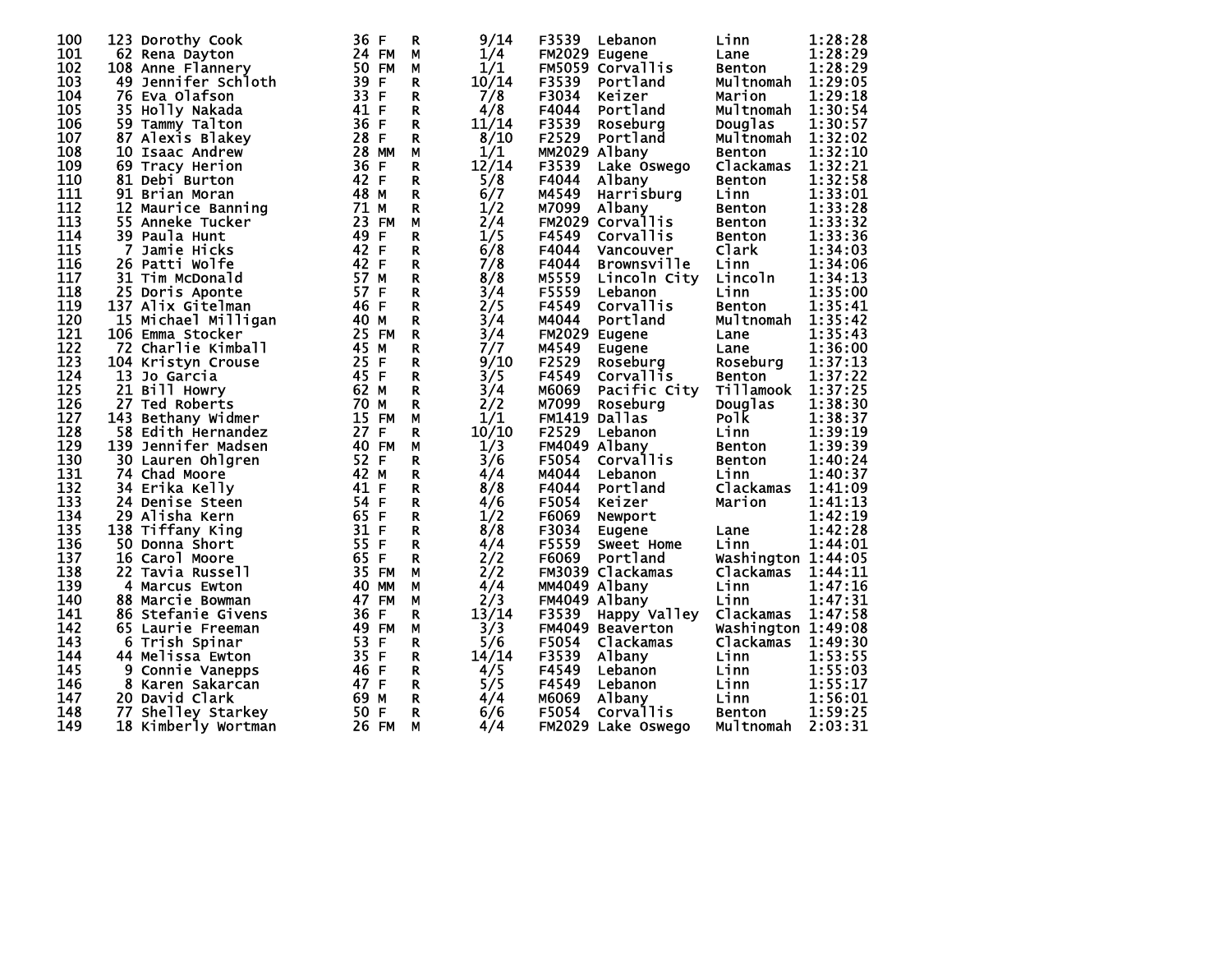## **Individual Results With Splits**

| Place Name |                                  | No. |                  | Ag Se Div/Tot | Div            |           | Rank Swim<br>==== | Rank T1        | $=$ $=$ $=$ $=$ $=$ |          | Rank Bike<br>===== | Rank T <sub>2</sub> | =====        | Rank Run<br>$====$ | ======= | Time                           |
|------------|----------------------------------|-----|------------------|---------------|----------------|-----------|-------------------|----------------|---------------------|----------|--------------------|---------------------|--------------|--------------------|---------|--------------------------------|
|            | 1 Grant Hayball                  |     | 162 31 M         | 1/8           | M3034          | 1         | 4:31              | 1              | 0:22                | 2        | 31:13              | 7                   | 0:25         | 6                  | 18:24   | 54:55                          |
|            | Blair Bronson                    |     | 161 23 M         | 1/7           | M2024          | 11        | 6:12              | 8              | 0:37                | 1        | 29:54              | 8                   | 0:26         | 5                  | 18:14   | 55:23                          |
| 3.         | Chris Depner                     |     | 159 27 M         | 1/9           | M2529          | 7         | 6:01              | 4              | 0:29                | 3        | 31:54              | 24                  | 0:34         | 4                  | 18:14   | 57:12                          |
| 4          | Lindon Powell                    |     | 142 18 M         | 1/2           | M1719          | 26        | 7:18              | 11             | 0:39                | 6        | 33:15              | 49                  | 0:44         | 2                  | 17:14   | 59:10                          |
|            | Jeff Fitzwater                   | 113 | 30 M             | 2/8           | M3034          | 15        | 6:29              | 67             | 1:43                | 12       | 34:15              | 43                  | 0:42         | 3                  |         | 18:06 1:01:15                  |
| 6          | Dane Skinner                     |     | 144 28 M         | 2/9           | M2529          | 25        | 7:16              | 6              | 0:33                | 5        | 33:00              | 53                  | 0:46         | 8                  |         | 19:51 1:01:26                  |
|            | Travis Vitek                     | 154 | 33 M             | 3/8           | M3034          | 12        | 6:18              | 41             | 1:09                | 7        | 33:51              | 26                  | 0:35         | 14                 |         | 20:38 1:02:31                  |
| 8          | Molly MacGraw                    | 158 | 21 F             | 1/6           | F2024          | 8         | 6:03              | 9              | 0:38                | 10       | 34:06              | 40                  | 0:40         | 16                 |         | 21:06 1:02:33                  |
| 9<br>10    | Jeff Boyd                        | 145 | 38 M<br>114 50 F | 1/11          | M3539<br>F5054 | 10<br>23  | 6:11<br>7:12      | 54             | 1:23<br>1:00        | 8<br>9   | 33:57<br>34:03     | 54                  | 0:46<br>0:35 | 11                 |         | 20:19 1:02:36<br>20:14 1:03:04 |
|            | Janet Howard<br>11 Bryant Howard |     | 92 40 M          | 1/6<br>1/4    | M4044          | 84        | 9:40              | 24<br>14       | 0:45                | 4        | 32:31              | 27<br>55            | 0:46         | 10<br>9            |         | 20:09 1:03:51                  |
| 12         | Rachelle Jorgensen               | 135 | 39 F             | 1/14          | F3539          | 38        | 7:48              | 7              | 0:35                | 13       | 34:27              | 44                  | 0:42         | 12                 |         | 20:20 1:03:52                  |
| 13         | Darsy Olafson                    | 153 | 35 M             | 2/11          | M3539          | 9         | 6:10              | $\overline{2}$ | 0:24                | 21       | 36:42              | 13                  | 0:29         | 13                 |         | 20:28 1:04:13                  |
|            | 14 Daniel Moreno                 |     | 134 34 M         | 4/8           | M3034          | 36        | 7:45              | 3              | 0:24                | 11       | 34:11              | 15                  | 0:30         | 21                 |         | 21:23 1:04:13                  |
| 15         | Matt Anderson                    |     | 129 22 M         | 2/7           | M2024          | 40        | 7:58              | 31             | 1:01                | 16       | 35:52              | $\overline{2}$      | 0:17         | 7                  |         | 19:38 1:04:46                  |
| 16         | Kaigin Olafson                   | 160 | 38 M             | 3/11          | M3539          | 2         | 5:38              | 16             | 0:47                | 15       | 35:14              | 60                  | 0:47         | 40                 |         | 23:19 1:05:45                  |
| 17         | Ashan Korala                     | 125 | 24 M             | 3/7           | M2024          | 47        | 8:08              | -5             | 0:31                | 14       | 34:52              | 47                  | 0:43         | 30                 |         | 22:13 1:06:27                  |
| 18         | Matthew White                    | 128 | 31 M             | 5/8           | M3034          | 33        | 7:36              | 37             | 1:06                | 18       | 35:59              | 56                  | 0:46         | 19                 |         | 21:17 1:06:44                  |
| 19         | Michelle Mills                   | 146 | 39 F             | 2/14          | F3539          | 16        | 6:36              | 12             | 0:39                | 34       | 38:05              | 64                  | 0:50         | 32                 |         | 22:21 1:08:31                  |
| 20         | Juline Walker                    |     | 118 26 F         | <b>1/10</b>   | F2529          | 21        | 7:05              | 17             | 0:48                | 42       | 38:58              | 57                  | 0:46         | 15                 |         | 21:01 1:08:38                  |
| 21         | Phil Anderson                    | 136 | 58 M             | 1/8           | M5559          | 44        | 8:04              | 21             | 0:55                | 19       | 36:02              | 45                  | 0:42         | 38                 |         | 23:00 1:08:43                  |
| 22         | John Powell                      | 156 | 55 M             | 2/8           | M5559          | 14        | 6:23              | 62             | 1:38                | 40       | 38:44              | 84                  | 1:02         | 22                 |         | 21:29 1:09:16                  |
| 23         | John Beckstead                   | 112 | 32 M             | 6/8           | M3034          | 55        | 8:34              | 40             | 1:08                | 24       | 37:07              | 9                   | 0:26         | 31                 | 22:19   | 1:09:34                        |
| 24         | Erica Ramsing                    |     | 147 23 F         | 2/6           | F2024          | 18        | 6:45              | 10             | 0:38                | 33       | 38:04              | 35                  | 0:38         | 44                 |         | 23:38 1:09:43                  |
| 25         | Kevin Kinports                   | 117 | 27 M             | 3/9           | M2529          | 20        | 7:04              | 57             | 1:28                | 37       | 38:10              | 85                  | 1:02         | 26                 |         | 22:02 1:09:46                  |
| 26<br>27   | Bruce Minard                     | 140 | 56 M<br>149 23 F | 3/8<br>3/6    | M5559<br>F2024 | 71<br>13  | 9:16<br>6:21      | 13<br>38       | 0:43<br>1:07        | 35<br>39 | 38:05<br>38:40     | 41<br>81            | 0:40<br>1:00 | 17<br>41           |         | 21:07 1:09:51<br>23:22 1:10:30 |
| 28         | Kayla McGahey<br>Darwin Arnold   | 11  | 38 M             | 4/11          | M3539          | 126       | 11:43             | 118            | 2:54                | 51       | 40:12              | 65                  | 0:50         | 1                  |         | 14:55 1:10:34                  |
| 29         | Amanda Lake                      | 126 | 36 F             | 3/14          | F3539          | 29        | 7:29              | 44             | 1:12                | 38       | 38:30              | 66                  | 0:50         | 33                 |         | 22:41 1:10:42                  |
| 30         | Roger Nyquist                    |     | 133 50 M         | 1/2           | M5054          | 27        | 7:19              | 25             | 1:00                | 41       | 38:56              | 17                  | 0:31         | 39                 |         | 23:10 1:10:56                  |
| 31         | Travis Talton                    |     | 93 41 M          | 2/4           | M4044          | 64        | 8:59              | 61             | 1:36                | 31       | 37:53              | 50                  | 0:44         | 29                 |         | 22:13 1:11:25                  |
| 32.        | James Hicks                      |     | 99 45 M          | 1/7           | M4549          | 34        | 7:40              | 43             | 1:11                | 25       | 37:25              | 62                  | 0:48         | 51                 |         | 24:25 1:11:29                  |
| 33         | Sarah Griffith                   | 53  | 33 F             | 1/8           | F3034          | 58        | 8:39              | 63             | 1:40                | 44       | 39:04              | 99                  | 1:14         | 18                 |         | 21:17 1:11:54                  |
| 34         | Katie Kinports                   |     | 116 29 F         | <b>2/10</b>   | F2529          | 19        | 6:55              | 53             | 1:22                | 47       | 40:00              | 82                  | 1:01         | 34                 |         | 22:45 1:12:03                  |
| 35         | Kathryn Taylor                   |     | 157 29 F         | 3/10          | F2529          | 6         | 5:55              | 68             | 1:43                | 48       | 40:00              | 86                  | 1:02         | 45                 |         | 23:38 1:12:18                  |
| 36.        | Kyle Latimer                     |     | 40 26 M          | 4/9           | M2529          | 123       | 11:29             | 45             | 1:12                | 26       | 37:25              | 10                  | 0:26         | 27                 |         | 22:05 1:12:37                  |
|            | 37 Eryn Barker                   |     | 85 32 F          | 2/8           | F3034          | 73        | 9:19              | 19             | 0:52                | 29       | 37:42              | 92                  | 1:06         | 48                 |         | 24:02 1:13:01                  |
| 38         | Calvin Doner                     |     | 63 25 M          | 5/9           | M2529          | 99        | 10:01             | 15             | 0:46                | 28       | 37:39              | 96                  | 1:10         | 42                 |         | 23:31 1:13:07                  |
| 39<br>40   | Jake Schimmer                    |     | 101 31 M         | 7/8<br>5/11   | M3034<br>M3539 | 51        | 8:21              | 49             | 1:16                | 66       | 41:35              | 3<br>91             | 0:22         | 23<br>28           |         | 21:41 1:13:15<br>22:08 1:13:16 |
| 41         | Eric Getz<br>Jennifer Morgan     | 28  | 38 M<br>131 34 F | 3/8           | F3034          | 104<br>37 | 10:19<br>7:47     | 122<br>20      | 2:58<br>0:53        | 22<br>32 | 36:46<br>37:57     | 88                  | 1:05<br>1:03 | 60                 |         | 25:41 1:13:21                  |
| 42         | Angela Smith                     | 120 | 39 F             | 4/14          | F3539          | 46        | 8:07              | 26             | 1:00                | 17       | 35:52              | 37                  | 0:39         | 91                 |         | 27:58 1:13:36                  |
|            | 43 Bryan Rollins                 | 132 | 36 M             | 6/11          | M3539          | 45        | 8:05              | 51             | 1:19                | 53       | 40:21              | 90                  | 1:04         | 36                 |         | 22:47 1:13:36                  |
|            | 44 Michael Vetter                |     | 151 39 MM        | 1/3           | MM303          | 3         | 5:48              | 66             | 1:42                | 96       | 44:52              | 4                   | 0:22         | 24                 |         | 21:41 1:14:25                  |
|            | 45 Eric Zimmerman                |     | 148 49 M         | 2/7           | M4549          | 5         | 5:53              | 42             | 1:10                | 78       | 43:14              | 18                  | 0:31         | 46                 |         | 23:39 1:14:27                  |
| 46         | Robert Zenk                      |     | 57 24 M          | 4/7           | M2024          | 85        | 9:41              | 80             | 2:00                | 60       | 41:10              | 12                  | 0:27         | 20                 | 21:20   | 1:14:38                        |
|            | 47 Walter Keeney                 |     | 152 14 M         | 1/2           | M1416          | 4         | 5:49              | 50             | 1:17                | 97       | 44 : 53            | 51                  | 0:44         | 25                 |         | 21:55 1:14:38                  |
| 48         | Austin Hammer                    |     | 90 40 MM         | 1/4           | <b>MM404</b>   | 83        | 9:37              | 23             | 0:58                | 46       | 39:27              | 14                  | 0:29         | 50                 |         | 24:12 1:14:43                  |
| 49         | Allison Joyner                   |     | 100 20 F         | 4/6           | F2024          | 35        | 7:41              | 35             | 1:04                | 55       | 40:47              | 103                 | 1:20         | 49                 |         | 24:05 1:14:57                  |
| 50.        | John Fortes                      |     | 32 25 M          | 6/9           | M2529          | 108       | 10:38             | 58             | 1:32                | 20       | 36:22              | 97                  | 1:12         | 63                 | 25:45   | 1:15:29                        |
| 51         | Patrick Ramsing                  |     | 48 22 M          | 5/7           | M2024          | 68        | 9:07              | 36             | 1:05                | 45       | 39:12              | 11                  | 0:26         | 64                 |         | 25:47 1:15:37                  |
| 52.<br>53. | Rachel Blair                     | 83  | 107 28 F<br>19 M | 4/10<br>2/2   | F2529<br>M1719 | 65<br>69  | 9:03<br>9:07      | 79<br>32       | 1:58<br>1:01        | 64<br>67 | 41:21<br>41:35     | 77<br>121           | 0:57<br>1:39 | 37<br>35           |         | 22:48 1:16:07<br>22:46 1:16:08 |
|            | Sam Box<br>54 Kati Laird         |     | 119 29 F         | <b>5/10</b>   | F2529          | 57        | 8:38              | 27             | 1:00                | 50       | 40:08              | 137                 | 2:03         | 52                 |         | 24:35 1:16:24                  |
|            | 55 Aniela McNichol               |     | 80 38 F          | 5/14          | F3539          | 53        | 8:29              | 39             | 1:07                | 54       | 40:45              | 52                  | 0:45         | 58                 |         | 25:24 1:16:30                  |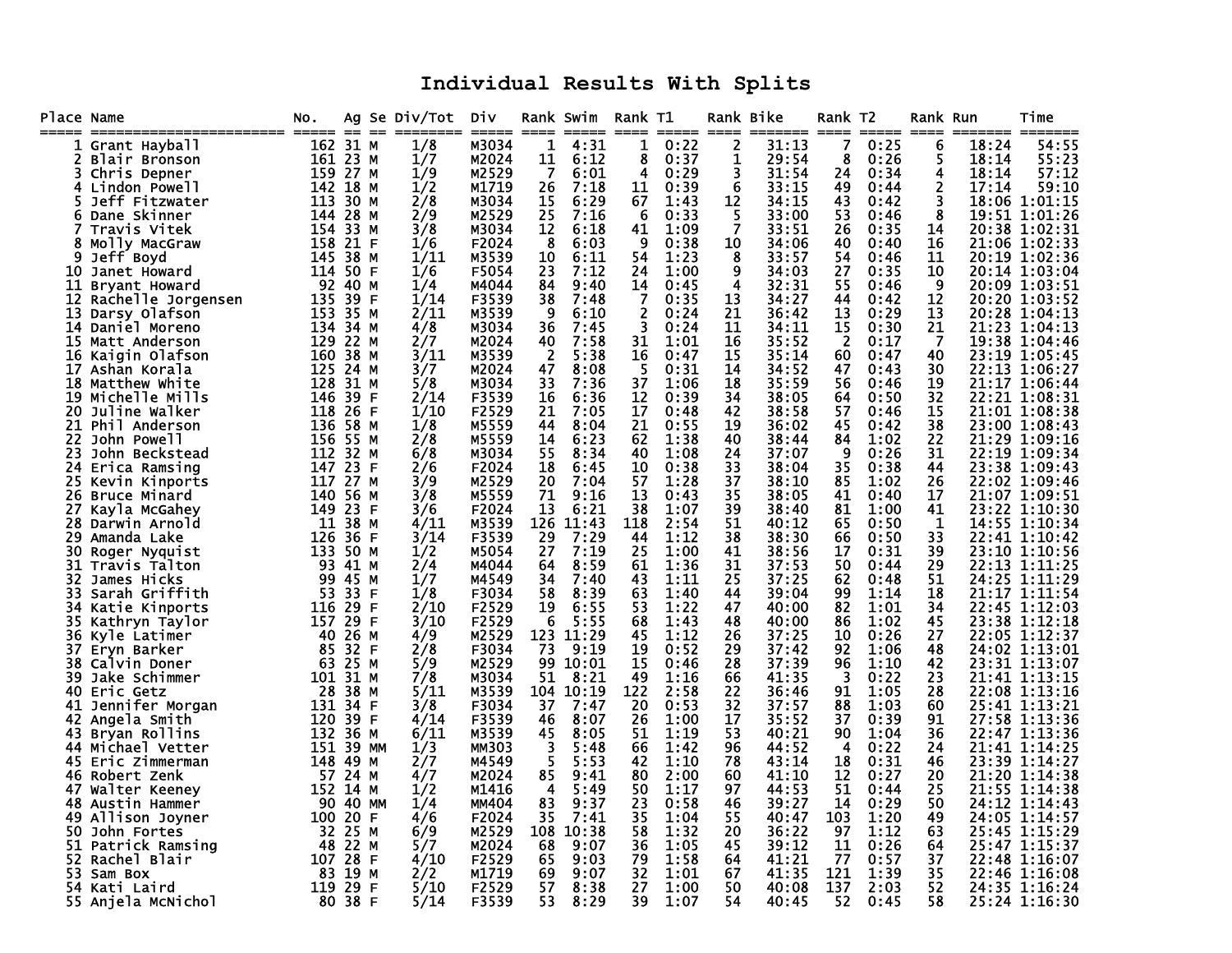| <b>56 Francis Curtis</b> | 45 48 M   | 3/7         | M4549             | 114 10:58     | 76  | 1:56 | 23  | 36:49   | 78          | 0:57 | 74  | 26:41 1:17:21    |
|--------------------------|-----------|-------------|-------------------|---------------|-----|------|-----|---------|-------------|------|-----|------------------|
| 57.<br>Steven Simpson    | 127 65 M  | 1/4         | M6069             | 61<br>8:49    | 34  | 1:02 | 30  | 37:46   | 106         | 1:21 | 97  | 28:26 1:17:24    |
|                          | 97 36 M   |             |                   |               | 94  |      |     |         |             |      | 70  |                  |
| 58 Kevin Gienger         |           | 7/11        | M3539             | 8:42<br>60    |     | 2:18 | 43  | 39:03   | 104         | 1:20 |     | 26:03 1:17:26    |
| 59.<br>Jim Childs        | 60 50 M   | 2/2         | M5054             | 9:24<br>76    | 33  | 1:01 | 65  | 41:29   | 1           | 0:08 | 61  | 25:41 1:17:43    |
| 60.<br>Peter Fox         | 124 34 M  | 8/8         | M3034             | 42<br>8:00    | 64  | 1:40 | 49  | 40:07   | 33          | 0:37 | 83  | 27:30 1:17:54    |
|                          |           |             |                   |               |     |      |     |         |             |      |     |                  |
| 61<br>Ryan Hockema       | 130 35 M  | 8/11        | M3539             | 59<br>8:39    | 98  | 2:22 | 62  | 41:13   | 80          | 0:59 | 53  | 24:51 1:18:04    |
| 62<br>Eric Hartstein     | 68 35 M   | 9/11        | M3539             | 77<br>9:27    | 59  | 1:32 | 74  | 42:32   | 107         | 1:22 | 47  | 23:43 1:18:36    |
|                          |           |             | <b>MM404</b>      |               |     | 1:15 |     |         |             |      |     |                  |
| 63.<br>Quinton Hamel     | 150 45 MM | 2/4         |                   | 17<br>6:44    | 48  |      | 91  | 44:30   | 19          | 0:32 | 72  | 26:20 1:19:21    |
| 64.<br>Rodney Sell       | 23 57 M   | 4/8         | M5559             | 129<br>12:02  | 56  | 1:24 | 27  | 37:34   | 61          | 0:47 | 87  | 27:45 1:19:32    |
| 65 Matt Yoder            | 56 21 M   | 6/7         | M2024             | 78<br>9:31    | 18  | 0:50 | 58  | 40:54   | 122         | 1:40 | 73  | 26:38 1:19:33    |
|                          |           |             |                   |               |     |      |     |         |             |      |     |                  |
| 66 Kayla Pierson         | 141 23 F  | 5/6         | F2024             | 22<br>7:09    | 47  | 1:13 | 76  | 42:58   | 67          | 0:50 | 81  | 27:24 1:19:34    |
| 67<br>Yelitza Moreno     | 109 37 F  | 6/14        | F3539             | 32<br>7:34    | 71  | 1:50 | 77  | 43:03   | 115         | 1:30 | 66  | 25:49 1:19:46    |
|                          |           |             |                   | 94            | 55  |      |     |         | 68          |      | 67  |                  |
| 68 Mark Swenson          | 79 28 M   | 7/9         | M2529             | 9:54          |     | 1:23 | 69  | 41:51   |             | 0:50 |     | 25:50 1:19:48    |
| Jenna Zenk<br>69         | 96 24 F   | 6/6         | F2024             | 9:21<br>74    | 112 | 2:47 | 71  | 42:05   | 20          | 0:32 | 56  | 25:23 1:20:08    |
| 70<br>Susannah Bassett   | 52 33 F   | 4/8         | F3034             | 100<br>10:02  | 46  | 1:12 | 68  | 41:43   | 102         | 1:18 | 80  | 27:24 1:21:39    |
|                          |           |             |                   |               |     |      |     |         |             |      |     |                  |
| 71 Alicia Jahn           | 71 41 F   | 1/8         | F4044             | 9:47<br>90    | 85  | 2:06 | 59  | 41:01   | 79          | 0:57 | 92  | 28:02 1:21:53    |
| <b>72 Heidi Bullock</b>  | 89 37 F   | 7/14        | F3539             | 9:59<br>96    | 119 | 2:54 | 73  | 42:13   | 93          | 1:06 | 62  | 25:42 1:21:54    |
| <b>73 Shion York</b>     | 98 14 M   | 2/2         | M1416             | 8:13<br>49    | 101 | 2:26 | 84  | 43:51   | 58          | 0:46 | 76  | 27:00 1:22:16    |
|                          |           |             |                   |               |     |      |     |         |             |      |     |                  |
| Shawna O'Hara<br>74.     | 75 28 F   | 6/10        | F <sub>2529</sub> | 79<br>9:32    | 72  | 1:51 | 75  | 42:51   | 6           | 0:24 | 86  | 27:39 1:22:17    |
| 75 Amy Hart              | 67 40 F   | 2/8         | F4044             | 102 10:07     | 73  | 1:52 | 79  | 43:28   | 89          | 1:03 | 69  | 25:53 1:22:23    |
|                          | 73 34 F   | 5/8         | F3034             | 72            | 78  | 1:57 | 52  |         | 95          |      |     |                  |
| 76 Alison Laird          |           |             |                   | 9:18          |     |      |     | 40:13   |             | 1:08 | 107 | 29:47 1:22:23    |
| 77 Bill Steen            | 78 55 M   | 5/8         | M5559             | 9:41<br>86    | 88  | 2:13 | 61  | 41:12   | 134         | 1:56 | 82  | 27:27 1:22:29    |
| 78 Joe Lee               | 41 38 M   | 10/11       | M3539             | 110<br>10:43  | 22  | 0:57 | 70  | 42:04   | 74          | 0:55 | 94  | 28:05 1:22:44    |
|                          |           |             |                   |               |     |      |     |         |             |      |     |                  |
| 79.<br>Brian Moore       | 5 24 M    | 7/7         | M2024             | 28<br>7:26    | 131 | 3:10 | 103 | 45:44   | 42          | 0:41 | 65  | 25:47 1:22:48    |
| 80<br>Ricky Gray         | 14 49 M   | 4/7         | M4549             | 149<br>14:57  | 105 | 2:37 | 36  | 38:09   | 69          | 0:50 | 75  | 26:45 1:23:18    |
| 81<br>Anita Risberg      | 37 51 F   | 2/6         | F5054             | 118<br>11:11  | 102 | 2:31 | 90  | 44:27   | 119         | 1:36 | 43  | 23:36 1:23:21    |
|                          |           |             |                   |               |     |      |     |         |             |      |     |                  |
| 82<br>David Legg         | 46 58 M   | 6/8         | M5559             | 98<br>10:00   | 116 | 2:51 | 56  | 40:47   | 118         | 1:34 | 95  | 28:10 1:23:22    |
| Jeff Bemrose<br>83.      | 121 49 M  | 5/7         | M4549             | 8:52<br>62    | 92  | 2:17 | 63  | 41:19   | 135         | 1:57 | 106 | 29:47 1:24:12    |
| 84                       |           | 1 46 MM     | <b>MM404</b>      | 75            |     |      | 72  | 42:08   | 22          | 0:33 | 109 |                  |
| Robert Beaulaurier       |           | 3/4         |                   | 9:21          | 81  | 2:00 |     |         |             |      |     | 30:14 1:24:16    |
| 85.<br>Ken Read          | 36 32 MM  | 2/3         | <b>MM303</b>      | 115<br>11:03  | 87  | 2:11 | 92  | 44:33   | 98          | 1:12 | -71 | 26:20 1:25:19    |
| 86<br>Nathan Ross        | 105 27 M  | 8/9         | M2529             | 8:00<br>43    | 114 | 2:50 | 82  | 43:41   | 31          | 0:36 | 110 | 30:18 1:25:25    |
|                          |           |             |                   |               |     |      |     |         |             |      |     |                  |
| John Williams<br>87      | 38 33 MM  | 3/3         | <b>MM303</b>      | 119<br>11:17  | 75  | 1:54 | 81  | 43:34   | 109         | 1:25 | 88  | 27:48 1:25:58    |
| 88.<br>Andrew Goodwin    | 33 25 M   | 9/9         | M2529             | 130<br>12:16  | 140 | 3:27 | 85  | 44:08   | 32          | 0:36 | 59  | 25:36 1:26:03    |
| 89.<br>Nikki Frum        | 66 37 F   | 8/14        | F3539             | 101 10:06     | 135 | 3:13 | 106 | 46:26   | 83          | 1:01 | 68  | 25:51 1:26:37    |
|                          |           |             |                   |               |     |      |     |         |             |      |     |                  |
| 90<br>Kathleen Martin    | 47 40 F   | 3/8         | F4044             | 9:34<br>80    | 104 | 2:33 | 102 | 45:16   | 94          | 1:06 | 96  | 28:10 1:26:39    |
| 91 Elke-Marion Asleson   | 111 59 F  | 1/4         | F5559             | 7:49<br>39    | 123 | 2:58 | -89 | 44:23   | 139         | 2:11 | 103 | 29:21 1:26:42    |
| 92 Heather Clark         | 51 27 F   | 7/10        | F2529             | 9:59<br>97    | 107 | 2:38 | 110 | 47:07   | 128         | 1:50 | -55 | 25:10 1:26:44    |
|                          |           |             |                   |               |     |      |     |         |             |      |     |                  |
| 93 Victoria Howry        | 70        | 58 F<br>2/4 | F5559             | 87<br>9:43    | 89  | 2:13 | 57  | 40:48   | 70          | 0:51 | 126 | 33:36 1:27:11    |
| 94<br>Lindsey Kiesz      | 115       | 31 F<br>6/8 | F3034             | 31<br>7:33    | 95  | 2:18 | 98  | 45:00   | 72          | 0:54 | 122 | 31:49<br>1:27:34 |
| 95 Greg Flannery         | 64 50 MM  | 1/1         | <b>MM505</b>      | 9:49<br>91    | 28  | 1:00 | 118 | 48:33   | 25          | 0:34 | 93  | 28:02 1:27:58    |
|                          |           |             |                   |               |     |      |     |         |             |      |     |                  |
| 96.<br>Claire Malmstrom  | 84 30 FM  | 1/2         | <b>FM303</b>      | 63<br>8:54    | 138 | 3:21 | 111 | 47:24   | 46          | 0:42 | 84  | 27:38 1:27:59    |
| 97<br>Peter Schur        | 95 62 M   | 2/4         | M6069             | 8:26<br>52    | 86  | 2:08 | 95  | 44:49   | <u> 111</u> | 1:26 | 115 | 31:11 1:28:00    |
| 98                       | 43 39 M   | 11/11       | M3539             | 120<br>11:27  | 120 | 2:55 | 88  | 44 : 14 | 129         | 1:50 | 89  | 27:49<br>1:28:15 |
| Jesse Springer           |           |             |                   |               |     |      |     |         |             |      |     |                  |
| 99<br>Dan Clark          | 61 58 M   | 7/8         | M5559             | 105<br>10:24  | 129 | 3:07 | 101 | 45:04   | 140         | 2:11 | 85  | 27:39 1:28:25    |
| 100<br>Dorothy Cook      | 123 36 F  | 9/14        | F3539             | 8:10<br>48    | 82  | 2:01 | -94 | 44:44   | 141         | 2:14 | 116 | 31:19<br>1:28:28 |
|                          | 62 24 FM  | 1/4         | <b>FM202</b>      | 9:03<br>66    | 84  | 2:05 | 133 | 52:06   | 5           | 0:23 | 54  | 24:52 1:28:29    |
| 101 Rena Dayton          |           |             |                   |               |     |      |     |         |             |      |     |                  |
| 102<br>Anne Flannery     | 108 50 FM | 1/1         | <b>FM505</b>      | 8:29<br>54    | 29  | 1:00 | 125 | 49:45   | 28          | 0:35 | 99  | 28:40<br>1:28:29 |
| 103.<br>Jennifer Schloth | 49 39     | 10/14<br>F  | F3539             | 111<br>10:45  | 93  | 2:17 | 109 | 47:01   | 130         | 1:51 | 78  | 27:11 1:29:05    |
|                          | 76 33 F   |             |                   |               |     |      |     |         |             |      |     |                  |
| 104 Eva Olafson          |           | 7/8         | F3034             | 89<br>9:44    | 74  | 1:52 | 122 | 49:18   | 108         | 1:23 | 77  | 27:01 1:29:18    |
| 105 Holly Nakada         | 35 41 F   | 4/8         | F4044             | 82<br>9:36    | 69  | 1:44 | 114 | 47:37   | 117         | 1:32 | 112 | 30:25 1:30:54    |
| 106 Tammy Talton         | 59 36 F   | 11/14       | F3539             | 9:55<br>95    | 70  | 1:49 | 105 | 46:16   | 114         | 1:29 | 119 | 31:28 1:30:57    |
|                          |           |             |                   |               |     |      |     |         |             |      |     |                  |
| 107 Alexis Blakey        | 87 28 F   | 8/10        | F2529             | 93<br>9:52    | 117 | 2:52 | 99  | 45:02   | 113         | 1:28 | 124 | 32:48 1:32:02    |
| 108 Isaac Andrew         | 10 28 MM  | 1/1         | <b>MM202</b>      | 106 10:31     | -77 | 1:56 | 124 | 49:43   | 101         | 1:15 | 100 | 28:45 1:32:10    |
| 109 Tracy Herion         | 69 36 F   | 12/14       | F3539             | 113 10:56     | 132 | 3:11 | 116 | 48:19   | 110         | 1:25 | 98  | 28:30 1:32:21    |
|                          |           |             |                   |               |     |      |     |         |             |      |     |                  |
| 110 Debi Burton          | 81 42 F   | 5/8         | F4044             | 9:05<br>67    | 106 | 2:37 | 117 | 48:29   | 123         | 1:41 | 114 | 31:06 1:32:58    |
| 111 Brian Moran          | 91 48 M   | 6/7         | M4549             | 92 9:49       | 108 | 2:42 | 141 | 54:17   | 63          | 0:49 | -57 | 25:24 1:33:01    |
| 112 Maurice Banning      | 12 71 M   | 1/2         | M7099             | 146 13:44     | 128 | 3:04 | -80 | 43:29   | 125         | 1:42 | 120 | 31:29 1:33:28    |
|                          |           |             |                   |               |     |      |     |         |             |      |     |                  |
| 113 Anneke Tucker        | 55 23 FM  | 2/4         | <b>FM202</b>      | 109 10:41     | 127 | 3:03 | 123 | 49:19   | - 76        | 0:56 | 104 | 29:33 1:33:32    |
| 114 Paula Hunt           | 39 49 F   | 1/5         | F4549             | 124 11:31     | 124 | 2:58 | 127 | 49:57   | 133         | 1:53 | -79 | 27:17 1:33:36    |
| 115 Jamie Hicks          | 7 42 F    |             | F4044             |               | 137 | 3:14 | 104 | 46:03   | 124         | 1:41 | 117 | 31:25 1:34:03    |
|                          |           | 6/8         |                   | 125 11:40     |     |      |     |         |             |      |     |                  |
| 116 Patti Wolfe          | 26 42 F   | 7/8         | F4044             | 132 12:25     | 115 | 2:50 | 112 | 47:27   | 120         | 1:38 | 105 | 29:46 1:34:06    |
| 117 Tim McDonald         | 31 57 M   | 8/8         | M5559             | 122 11:28     | 109 | 2:43 | 120 | 48:38   | - 29        | 0:35 | 113 | 30:49 1:34:13    |
|                          | 25 57 F   | 3/4         | F5559             | 134 12:31 136 |     | 3:13 | 119 | 48:35   | 127         | 1:47 | 101 | 28:54 1:35:00    |
| 118 Doris Aponte         |           |             |                   |               |     |      |     |         |             |      |     |                  |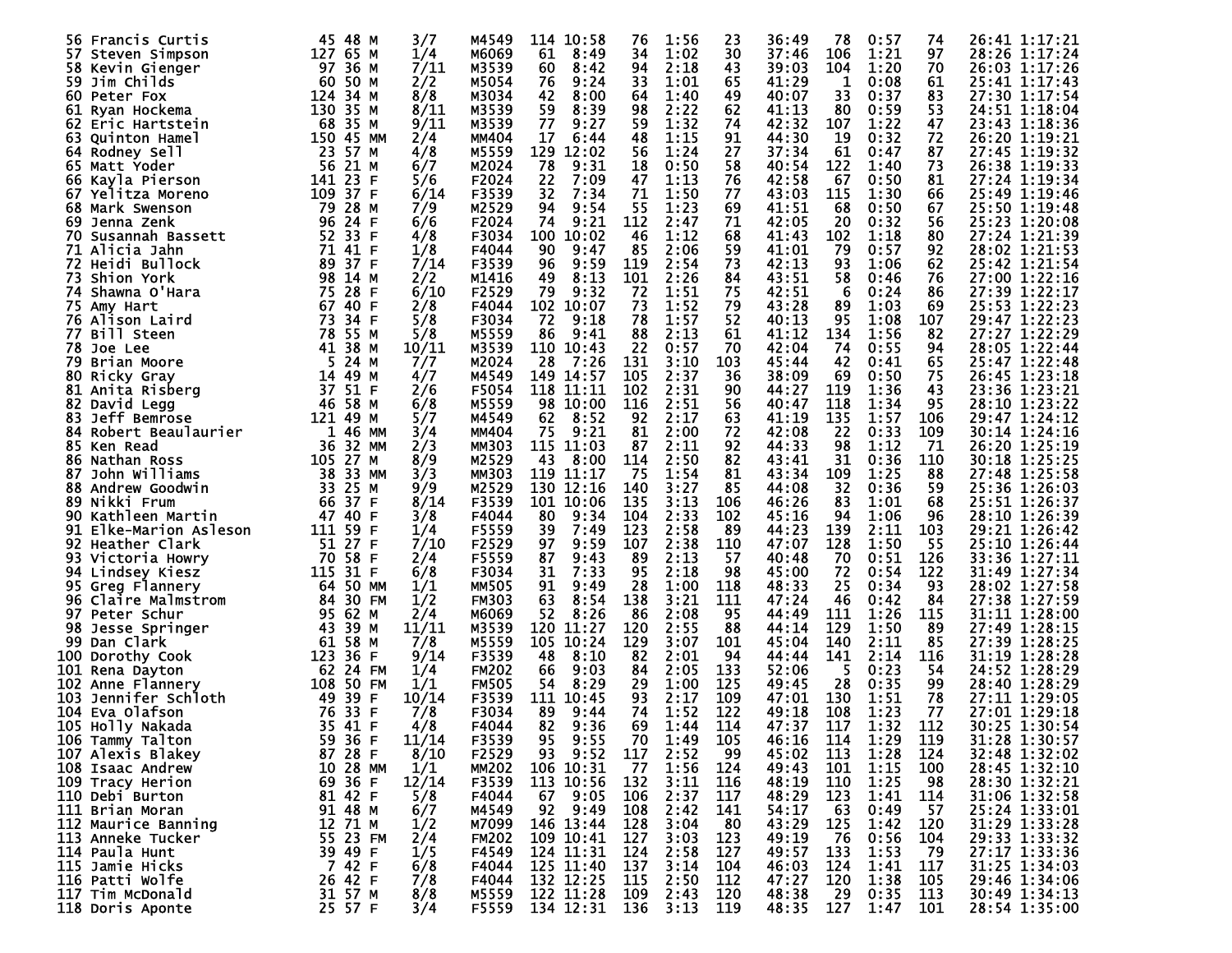| 119 Alix Gitelman       | 137 46 F                | 2/5   | F4549        | 7:31<br>30   | 133 | 3:11 | 107<br>46:48   | 132 | 1:52 | 137         | 36:19 1:35:41 |
|-------------------------|-------------------------|-------|--------------|--------------|-----|------|----------------|-----|------|-------------|---------------|
| 120 Michael Milligan    | 15 40 M                 | 3/4   | M4044        | 127 11:46    | 96  | 2:21 | 83<br>43:49    | 112 | 1:27 | 136         | 36:19 1:35:42 |
| 121.<br>Emma Stocker    | 106 25 FM               | 3/4   | <b>FM202</b> | 7:15<br>24   | 100 | 2:25 | 128<br>50:28   | 38  | 0:39 | 131         | 34:56 1:35:43 |
| 122 Charlie Kimball     | 72<br>45 M              | 7/7   | M4549        | 136 12:40    | 148 | 4:55 | 108<br>46:52   | 142 | 2:30 | 102         | 29:03 1:36:00 |
| 123 Kristyn Crouse      | 104 25 F                | 9/10  | F2529        | 7:58<br>41   | 113 | 2:49 | 115<br>48:16   | 39  | 0:39 | 141         | 37:31 1:37:13 |
| 124 Jo Garcia           | 13<br>45 F              | 3/5   | F4549        | 141 13:11    | -99 | 2:23 | 86<br>44:11    | 143 | 2:40 | 132         | 34:57 1:37:22 |
| 125 Bill Howry          | 21<br>62 M              | 3/4   | M6069        | 143 13:31    | 65  | 1:40 | 93<br>44:38    | 145 | 3:10 | 130         | 34:26 1:37:25 |
| 126<br>Ted Roberts      | 27<br>70 M              | 2/2   | M7099        | 137 12:50    | 142 | 3:38 | 87<br>44:13    | 131 | 1:51 | 133         | 35:58 1:38:30 |
| 127<br>Bethany Widmer   | 143<br>15 FM            | 1/1   | <b>FM141</b> | 50<br>8:20   | 91  | 2:16 | 144<br>56:03   | 21  | 0:32 | 118         | 31:26 1:38:37 |
| 128.<br>Edith Hernandez | 58<br>27<br>F           | 10/10 | F2529        | 116<br>11:06 | 110 | 2:43 | 137<br>53:04   | 34  | 0:37 | 123         | 31:49 1:39:19 |
| 129 Jennifer Madsen     | 139<br>40 FM            | 1/3   | <b>FM404</b> | 147 13:55    | 83  | 2:02 | 142<br>55:12   | 23  | 0:33 | 90          | 27:57 1:39:39 |
| 130 Lauren Ohlgren      | 30<br>52 F              | 3/6   | F5054        | 121 11:27    | 125 | 2:59 | 126<br>49:51   | 136 | 2:00 | 129         | 34:07 1:40:24 |
| 131 Chad Moore          | 42 M<br>74              | 4/4   | M4044        | 8:36<br>56   | 90  | 2:13 | 143<br>55:48   | 36  | 0:38 | 125         | 33:22 1:40:37 |
| 132 Erika Kelly         | 34<br>41 F              | 8/8   | F4044        | 135 12:34    | 134 | 3:12 | 129<br>50:31   | 73  | 0:54 | 128         | 33:58 1:41:09 |
| 133 Denise Steen        | 54<br>24<br>F           | 4/6   | F5054        | 142 13:12    | 141 | 3:30 | 130<br>51:04   | 148 | 3:30 | 108         | 29:57 1:41:13 |
| 134 Alisha Kern         | 29<br>65 F              | 1/2   | F6069        | 140 13:09    | 30  | 1:00 | 100<br>45:02   | 138 | 2:05 | 146         | 41:03 1:42:19 |
| 135 Tiffany King        | 138<br>31 F             | 8/8   | F3034        | 70<br>9:08   | 139 | 3:23 | 132<br>51:28   | -87 | 1:02 | 140         | 37:27 1:42:28 |
| 136 Donna Short         | 50<br>55 F              | 4/4   | F5559        | 112 10:45    | 130 | 3:09 | 121<br>49:07   | 100 | 1:14 | 144         | 39:46 1:44:01 |
| 137 Carol Moore         | 16<br>65 F              | 2/2   | F6069        | 138 12:55    | 111 | 2:46 | 140<br>53:51   | -48 | 0:43 | 127         | 33:50 1:44:05 |
| 138 Tavia Russell       | 22<br>35 FM             | 2/2   | <b>FM303</b> | 133 12:28    | 126 | 2:59 | 145<br>57:29   | 71  | 0:52 | 111         | 30:23 1:44:11 |
| 139 Marcus Ewton        | 40 MM<br>$\overline{4}$ | 4/4   | MM404        | 131 12:24    | 147 | 4:54 | 131<br>51:24   | 105 | 1:20 | 138         | 37:14 1:47:16 |
| 140 Marcie Bowman       | 88<br>47<br><b>FM</b>   | 2/3   | <b>FM404</b> | 88<br>9:43   | 144 | 3:45 | 138<br>53:14   | 16  | 0:30 | 145         | 40:19 1:47:31 |
| 141 Stefanie Givens     | 86<br>36 F              | 13/14 | F3539        | 81<br>9:35   | 60  | 1:34 | 146<br>59:51   | 75  | 0:55 | 134         | 36:03 1:47:58 |
| 142 Laurie Freeman      | 49 FM<br>65             | 3/3   | <b>FM404</b> | 103<br>10:12 | 52  | 1:19 | 147<br>1:00:48 | 30  | 0:35 | 135         | 36:14 1:49:08 |
| 143 Trish Spinar        | 53<br>6<br>F            | 5/6   | F5054        | 128 12:00    | 145 | 3:55 | 139<br>53:16   | 144 | 2:53 | 139         | 37:26 1:49:30 |
| 144 Melissa Ewton       | 35 F<br>44              | 14/14 | F3539        | 107<br>10:31 | 103 | 2:32 | 134<br>52:17   | 116 | 1:31 | 149         | 47:04 1:53:55 |
| 145 Connie Vanepps      | 46 F<br>9.              | 4/5   | F4549        | 144 13:37    | 143 | 3:41 | 135<br>53:00   | 147 | 3:21 | 147         | 41:24 1:55:03 |
| 146 Karen Sakarcan      | 47 F<br>8               | 5/5   | F4549        | 139 13:03    | 146 | 4:32 | 136<br>53:02   | 146 | 3:14 | 148         | 41:26 1:55:17 |
| David Clark<br>147      | 20<br>69 M              | 4/4   | M6069        | 145 13:42    | 149 | 9:44 | 113<br>47:33   | 149 | 6:31 | 143         | 38:31 1:56:01 |
| 148<br>Shelley Starkey  | 50 F<br>77              | 6/6   | F5054        | 117<br>11:10 | 121 | 2:55 | 149 1:11:49    | 126 | 1:45 | <u> 121</u> | 31:46 1:59:25 |
| 149 Kimberly Wortman    | 26 FM<br>18             | 4/4   | <b>FM202</b> | 148 14:49    | 97  | 2:21 | 148 1:07:29    | 59  | 0:46 | 142         | 38:06 2:03:31 |

## **Individual Results – Road Bike Only**

| Place No.      | Name                   |      |   | Age Sex C/a Div/Tot | Div   | City             | St County           | Time    |
|----------------|------------------------|------|---|---------------------|-------|------------------|---------------------|---------|
|                | 162 Grant Hayball      | 31   | м | 1/8                 | M3034 | Grants Pass      | OR Josephine        | 54:55   |
|                | 161 Blair Bronson      | 23 M |   | 1/7                 | M2024 | Corvallis        | OR Benton           | 55:23   |
|                | 159 Chris Depner       | 27 M |   | 1/9                 | M2529 | Corvallis        | OR Benton           | 57:12   |
|                | 142 Lindon Powell      | 18 M |   | 1/2                 | M1719 | Bend             | OR Deschutes        | 59:10   |
|                | 113 Jeff Fitzwater     | 30 M |   | 2/8                 | M3034 | Lebanon          | OR Linn             | 1:01:15 |
| 6              | 144 Dane Skinner       | 28 M |   | 2/9                 | M2529 | <b>Corvallis</b> | OR Benton           | 1:01:26 |
|                | 154 Travis Vitek       | 33 M |   | 3/8                 | M3034 | Corvallis        | OR Benton           | 1:02:31 |
| 8              | 158 Molly MacGraw      | 21 F |   | 1/6                 | F2024 | Corvallis        | OR Benton           | 1:02:33 |
| 9              | 145 Jeff Boyd          | 38   | M | 1/11                | M3539 | <b>Corvallis</b> | OR Benton           | 1:02:36 |
| 10             | 114 Janet Howard       | 50 F |   | 1/6                 | F5054 | Clackamas        | OR Clackamas        | 1:03:04 |
| 11             | 92 Bryant Howard       | 40   | М | 1/4                 | M4044 | Clackamas        | OR Clackamas        | 1:03:51 |
| 12<br>13       | 135 Rachelle Jorgensen | 39 F |   | 1/14                | F3539 | Eugene           | OR Lane             | 1:03:52 |
|                | 153 Darsy Olafson      | 35 M |   | 2/11                | M3539 | Keizer           | OR Marion           | 1:04:13 |
| 14             | 134 Daniel Moreno      | 34 M |   | 4/8                 | M3034 | Corvallis        | OR Benton           | 1:04:13 |
|                | 129 Matt Anderson      | 22 M |   | 2/7                 | M2024 | Corvallis        | OR Benton           | 1:04:46 |
| 15<br>16<br>17 | 160 Kaigin Olafson     | 38 M |   | 3/11                | M3539 | <b>Beaverton</b> | OR Washington       | 1:05:45 |
|                | 125 Ashān Korala       | 24 M |   | 3/7                 | M2024 | <b>Corvallis</b> | OR Benton           | 1:06:27 |
| 18             | 128 Matthew White      | 31 M |   | 5/8                 | M3034 | Corvallis        | OR Benton           | 1:06:44 |
| 19             | 146 Michelle Mills     | 39   | F | 2/14                | F3539 | Keizer           | OR Marion           | 1:08:31 |
| 20<br>21       | 118 Juline Walker      | 26 F |   | 1/10                | F2529 | Florence         | OR Lane             | 1:08:38 |
|                | 136 Phil Anderson      | 58 M |   | 1/8                 | M5559 | Portland         | OR Multnomah        | 1:08:43 |
| 22             | 156 John Powell        | 55   | М | 2/8                 | M5559 | Bend             | <b>OR Deschutes</b> | 1:09:16 |
| 23             | 112 John Beckstead     | 32 M |   | 6/8                 | M3034 | Grants Pass      | OR Josephine        | 1:09:34 |
| 24             | 147 Erica Ramsing      | 23 F |   | 2/6                 | F2024 | Corvallis        | OR Benton           | 1:09:43 |
| 25             | 117 Kevin Kinports     | 27 M |   | 3/9                 | M2529 | Eugene           | OR Lane             | 1:09:46 |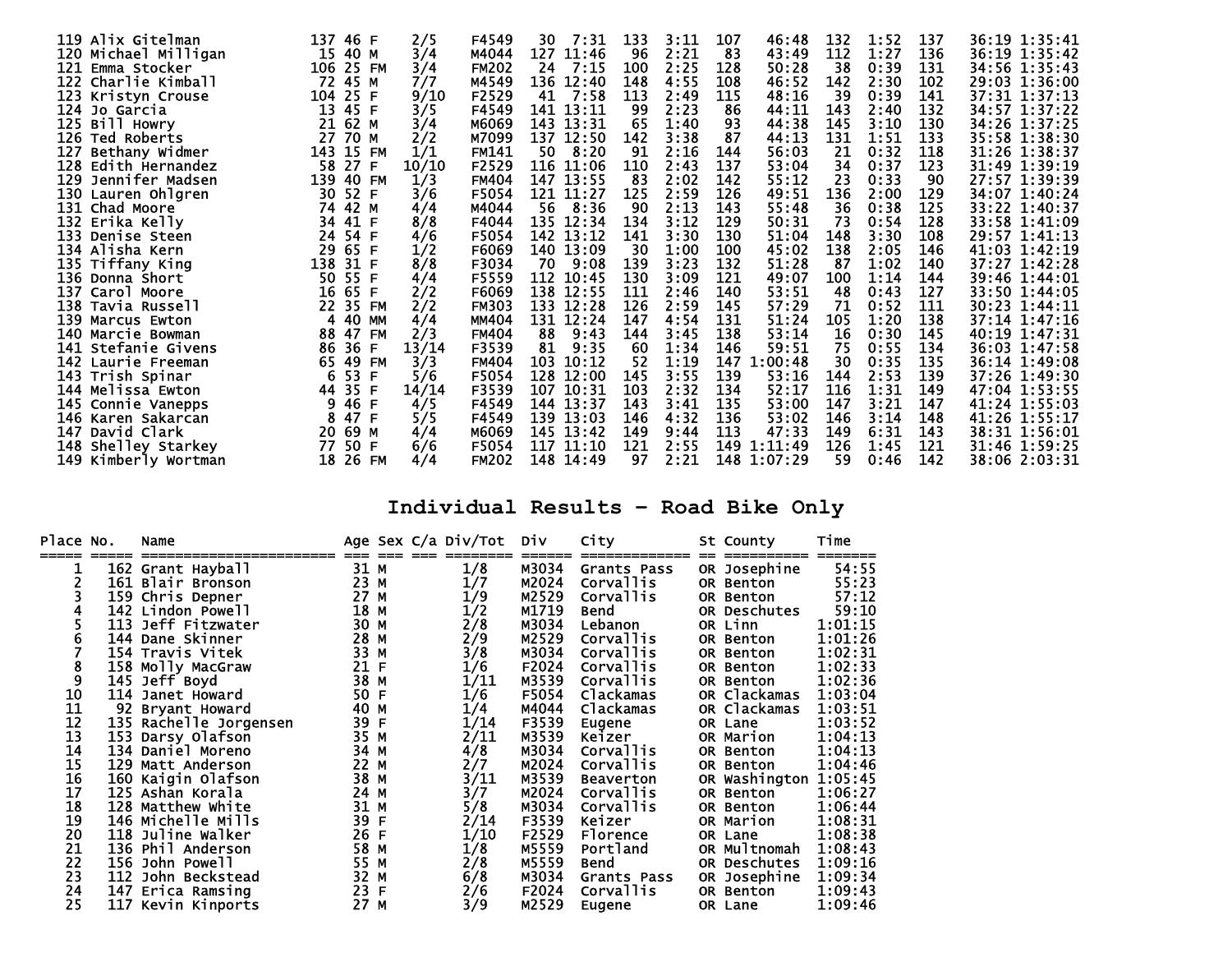| 26 | 140 Bruce Minard        | 56 M    | 3/8   | M5559 | Tracy            | CA San Joaqui 1:09:51 |         |
|----|-------------------------|---------|-------|-------|------------------|-----------------------|---------|
| 27 | 149 Kayla McGahey       | 23 F    | 3/6   | F2024 | <b>Corvallis</b> | OR Benton             | 1:10:30 |
| 28 | 11 Darwin Arnold        | 38 M    | 4/11  | M3539 | Portland         | OR Multnomah          | 1:10:34 |
| 29 | 126 Amanda Lake         | 36 F    | 3/14  | F3539 | Corvallis        | OR Benton             | 1:10:42 |
| 30 | 133 Roger Nyquist       | 50 M    | 1/2   | M5054 | Albany           | OR Linn               | 1:10:56 |
| 31 | 93 Travis Talton        | 41 M    | 2/4   | M4044 |                  |                       | 1:11:25 |
|    |                         |         |       |       | Roseburg         | OR Douglas            |         |
| 32 | 99 James Hicks          | 45 M    | 1/7   | M4549 | Vancouver        | WA Clark              | 1:11:29 |
| 33 | 53 Sarah Griffith       | 33 F    | 1/8   | F3034 | Portland         | OR Multnomah          | 1:11:54 |
| 34 | 116 Katie Kinports      | 29 F    | 2/10  | F2529 | Eugene           | OR Lane               | 1:12:03 |
| 35 | 157 Kathryn Taylor      | 29 F    | 3/10  | F2529 | Albany           | OR Linn               | 1:12:18 |
| 36 | 40 Kyle Latimer         | 26 M    | 4/9   | M2529 | Tangent          | OR Linn               | 1:12:37 |
| 37 | 85 Eryn Barker          | 32 F    | 2/8   | F3034 | Portland         | OR Multnomah          | 1:13:01 |
| 38 | 63 Calvin Doner         | 25 M    | 5/9   | M2529 | Springfield      | OR Lane               | 1:13:07 |
| 39 | 101 Jake Schimmer       | 31 M    | 7/8   | M3034 | Eugene           | OR Lane               | 1:13:15 |
| 40 | 28 Eric Getz            | 38 M    | 5/11  | M3539 | Albany           | OR Benton             | 1:13:16 |
| 41 | 131 Jennifer Morgan     | 34 F    | 3/8   | F3034 | <b>Corvallis</b> | OR Benton             | 1:13:21 |
| 42 | 120 Angela Smith        | 39 F    | 4/14  | F3539 | Albany           | OR Benton             | 1:13:36 |
| 43 | 132 Bryan Rollins       | 36 M    | 6/11  | M3539 | Salem            | OR Marion             | 1:13:36 |
| 44 | 148 Eric Zimmerman      | 49 M    | 2/7   | M4549 | Salem            | OR Marion             | 1:14:27 |
| 45 | 57 Robert Zenk          | 24 M    | 4/7   | M2024 | Lebanon          | OR Linn               | 1:14:38 |
| 46 | 152 Walter Keeney       | 14 M    | 1/2   | M1416 | Eugene           | OR Lane               | 1:14:38 |
| 47 |                         | 20 F    | 4/6   | F2024 | Corvallis        |                       | 1:14:57 |
|    | 100 Allison Joyner      | 25 M    |       |       |                  | OR Benton             |         |
| 48 | 32 John Fortes          |         | 6/9   | M2529 | Albany           | OR Linn               | 1:15:29 |
| 49 | 48 Patrick Ramsing      | 22 M    | 5/7   | M2024 | <b>Corvallis</b> | OR Benton             | 1:15:37 |
| 50 | 107 Rachel Blair        | 28 F    | 4/10  | F2529 | Corvallis        | OR Benton             | 1:16:07 |
| 51 | 83 Sam Box              | 19<br>M | 2/2   | M1719 | <b>Corvallis</b> | OR Benton             | 1:16:08 |
| 52 | 119 Kati Laird          | 29 F    | 5/10  | F2529 | <b>Corvallis</b> | OR Benton             | 1:16:24 |
| 53 | 80 Anjela McNichol      | 38 F    | 5/14  | F3539 | Fort Lewis       | WA Thurston           | 1:16:30 |
| 54 | 45 Francis Curtis       | 48 M    | 3/7   | M4549 | Salem            | OR Marion             | 1:17:21 |
| 55 | 127 Steven Simpson      | 65 M    | 1/4   | M6069 | Warren           | OR Columbia           | 1:17:24 |
| 56 | 97 Kevin Gienger        | 36 M    | 7/11  | M3539 | Salem            | OR Marion             | 1:17:26 |
| 57 | 60 Jim Childs           | 50 M    | 2/2   | M5054 | Eureka           | CA Humboldt           | 1:17:43 |
| 58 | 124 Peter Fox           | 34 M    | 8/8   | M3034 | Monmouth         | OR Benton             | 1:17:54 |
| 59 | 130 Ryan Hockema        | 35 M    | 8/11  | M3539 | Springfield      | OR Lane               | 1:18:04 |
| 60 | 68 Eric Hartstein       | 35 M    | 9/11  | M3539 | Lebanon          | OR Linn               | 1:18:36 |
| 61 | 23 Rodney Sell          | 57 M    | 4/8   | M5559 | Lebanon          | OR Linn               | 1:19:32 |
| 62 | 56 Matt Yoder           | 21 M    | 6/7   | M2024 | <b>Corvallis</b> | OR Benton             | 1:19:33 |
| 63 |                         | 23 F    | 5/6   | F2024 | <b>Corvallis</b> |                       | 1:19:34 |
| 64 | 141 Kayla Pierson       | 37 F    |       |       |                  | OR Benton             | 1:19:46 |
|    | 109 Yelitza Moreno      |         | 6/14  | F3539 | Corvallis        | OR Benton             |         |
| 65 | 79 Mark Swenson         | 28<br>М | 7/9   | M2529 | Eugene           | OR Lane               | 1:19:48 |
| 66 | 96 Jenna Zenk           | 24 F    | 6/6   | F2024 | Lebanon          | OR Linn               | 1:20:08 |
| 67 | 52 Susannah Bassett     | 33 F    | 4/8   | F3034 | Corvallis        | OR Benton             | 1:21:39 |
| 68 | 71 Alicia Jahn          | 41 F    | 1/8   | F4044 | Philomath        | OR Benton             | 1:21:53 |
| 69 | 89 Heidi Bullock        | 37 F    | 7/14  | F3539 | Portland         | OR Clackamas          | 1:21:54 |
| 70 | 98 Shion York           | 14 M    | 2/2   | M1416 | Ft Lewis         | WA Pierce             | 1:22:16 |
| 71 | 75 Shawna O'Hara        | 28<br>F | 6/10  | F2529 | Portland         | OR Clackamas          | 1:22:17 |
| 72 | 67<br>Amy Hart          | 40 F    | 2/8   | F4044 | Grants Pass      | OR Josephine          | 1:22:23 |
| 73 | 73 Alison Laird         | 34 F    | 5/8   | F3034 | Portland         | OR Multnomah          | 1:22:23 |
| 74 | 78 Bill Steen           | 55 M    | 5/8   | M5559 | Keizer           | OR Marion             | 1:22:29 |
| 75 | <b>41 Joe Lee</b>       | 38 M    | 10/11 | M3539 | Eugene           | OR Lane               | 1:22:44 |
| 76 | 5 Brian Moore           | 24 M    | 7/7   | M2024 | Corvallis        | OR Benton             | 1:22:48 |
| 77 | 14 Ricky Gray           | 49 M    | 4/7   | M4549 | Clackamas        | OR Clackamas          | 1:23:18 |
| 78 | 37 Anita Risberg        | 51 F    | 2/6   | F5054 | Salem            | OR Polk               | 1:23:21 |
| 79 | 46 David Legg           | 58 M    | 6/8   | M5559 | Lebanon          | OR Linn               | 1:23:22 |
| 80 | 121 Jeff Bemrose        | 49 M    | 5/7   | M4549 | Dallas           | OR Polk               | 1:24:12 |
|    | 105 Nathan Ross         |         |       |       |                  |                       | 1:25:25 |
| 81 |                         | 27 M    | 8/9   | M2529 | Roseburg         | OR Douglas            |         |
| 82 | 33 Andrew Goodwin       | 25 M    | 9/9   | M2529 | Oakland          | OR Douglas            | 1:26:03 |
| 83 | 66 Nikki Frum           | 37 F    | 8/14  | F3539 | Albany           | OR Linn               | 1:26:37 |
| 84 | 47 Kathleen Martin      | 40 F    | 3/8   | F4044 | Portland         | OR Multnomah          | 1:26:39 |
| 85 | 111 Elke-Marion Asleson | 59 F    | 1/4   | F5559 | Albany           | OR Linn               | 1:26:42 |
| 86 | 51 Heather Clark        | 27 F    | 7/10  | F2529 | Albany           | OR Linn               | 1:26:44 |
| 87 | 70 Victoria Howry       | 58 F    | 2/4   | F5559 | Pacific City     | OR Tillamook          | 1:27:11 |
| 88 | 115 Lindsey Kiesz       | 31 F    | 6/8   | F3034 | Bend             | OR Deschutes          | 1:27:34 |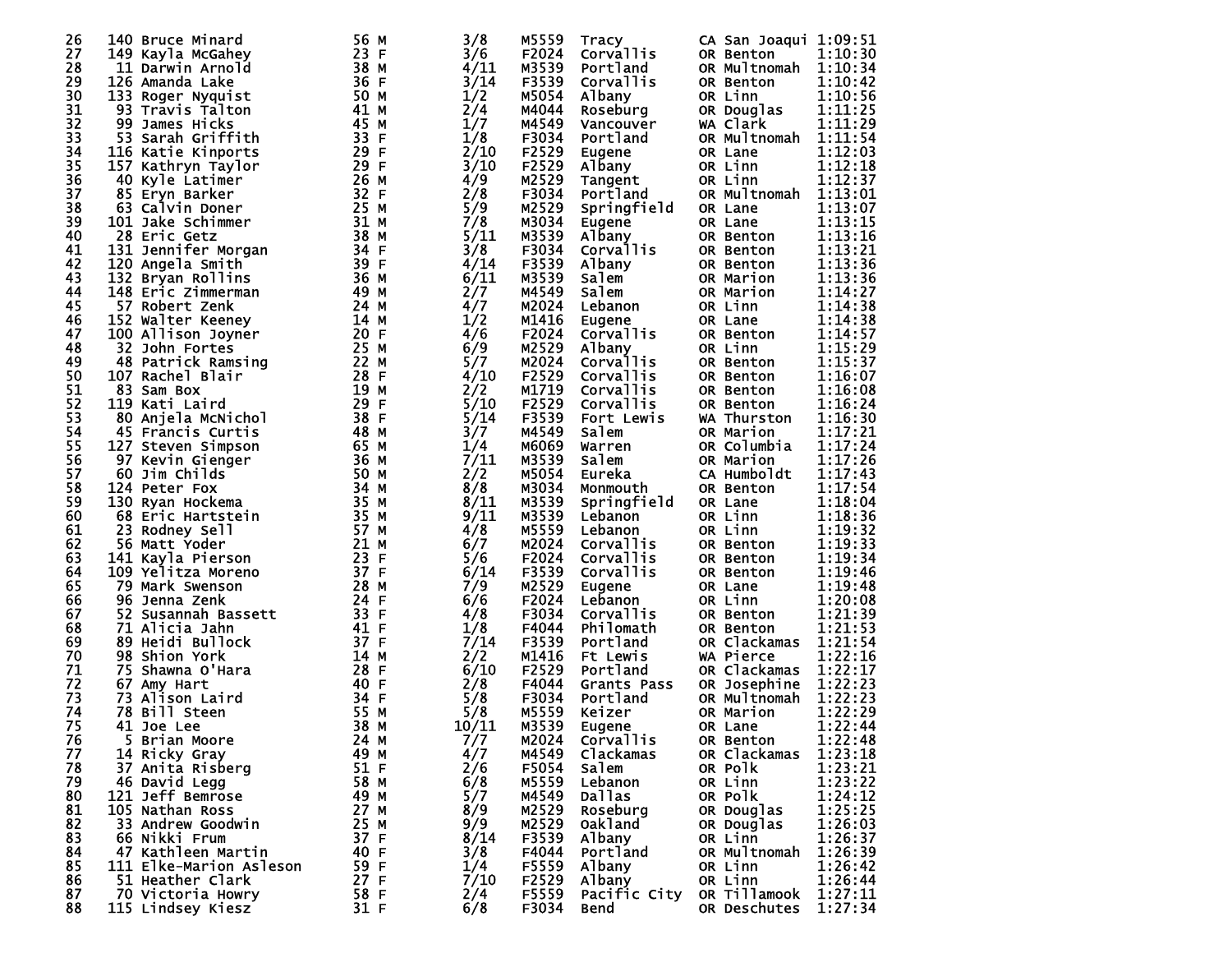| 89  | 95 Peter Schur           | 62 M            | 2/4   | M6069         | Eugene                       |           | OR Lane       | 1:28:00 |
|-----|--------------------------|-----------------|-------|---------------|------------------------------|-----------|---------------|---------|
| 90  | 43 Jesse Springer        | 39 M            | 11/11 | M3539         | Portland                     |           | OR Multnomah  | 1:28:15 |
| 91  | 61 Dan Clark             | 58 M            | 7/8   | M5559         | Salem                        |           | OR Polk       | 1:28:25 |
| 92  | 123 Dorothy Cook         | 36 F            | 9/14  | F3539         | Lebanon                      |           | OR Linn       | 1:28:28 |
| 93  | 49<br>Jennifer Schloth   | 39<br>F         | 10/14 | F3539         | Portland                     |           | OR Multnomah  | 1:29:05 |
| 94  | 76 Eva Olafson           | 33<br>F         | 7/8   | F3034         | Keizer                       |           | OR Marion     | 1:29:18 |
| 95  | 35 Holly Nakada          | 41<br>F         | 4/8   | F4044         | Portland                     |           | OR Multnomah  | 1:30:54 |
| 96  | 59 Tammy Talton          | 36<br>F         | 11/14 | F3539         | Roseburg                     |           | OR Douglas    | 1:30:57 |
| 97  | 87<br>Alexis Blakey      | 28<br>F         | 8/10  | F2529         | Portland                     |           | OR Multnomah  | 1:32:02 |
| 98  | 69 Tracy Herion          | 36 F            | 12/14 | F3539         | Lake Oswego                  |           | OR Clackamas  | 1:32:21 |
| 99  | 81 Debi Burton           | 42 F            | 5/8   | F4044         | Albany                       |           | OR Benton     | 1:32:58 |
| 100 | 91 Brian Moran           | 48 M            | 6/7   | M4549         | Harrisburg                   |           | OR Linn       | 1:33:01 |
| 101 | 12 Maurice Banning       | 71<br>M         | 1/2   | M7099         | <b>Albany</b>                |           | OR Benton     | 1:33:28 |
| 102 | 39 Paula Hunt            | 49<br>F         | 1/5   | F4549         | <b>Corvallis</b>             |           | OR Benton     | 1:33:36 |
| 103 | 7<br>Jamie Hicks         | 42 F            | 6/8   | F4044         | Vancouver                    |           | WA Clark      | 1:34:03 |
| 104 | 26 Patti Wolfe           | 42 F            | 7/8   | F4044         | <b>Brownsville</b>           |           | OR Linn       | 1:34:06 |
| 105 | 31 Tim McDonald          | 57 M            | 8/8   | M5559         | Lincoln City                 |           | OR Lincoln    | 1:34:13 |
| 106 | 25 Doris Aponte          | 57<br>F         | 3/4   | F5559         | Lebanon                      |           | OR Linn       | 1:35:00 |
| 107 | 137 Alix Gitelman        | 46 F            | 2/5   | F4549         | <b>Corvallis</b>             |           | OR Benton     | 1:35:41 |
| 108 | 15 Michael Milligan      | 40 M            | 3/4   | M4044         | Portland                     |           | OR Multnomah  | 1:35:42 |
| 109 | 106 Emma Stocker         | 25<br><b>FM</b> | 1/1   | FM2029 Eugene |                              |           | OR Lane       | 1:35:43 |
| 110 | 72 Charlie Kimball       | 45<br>M         | 7/7   | M4549         |                              |           |               | 1:36:00 |
| 111 |                          | 25<br>F         | 9/10  | F2529         | Eugene                       |           | OR Lane       | 1:37:13 |
| 112 | 104 Kristyn Crouse<br>13 | 45 F            |       | F4549         | Roseburg<br><b>Corvallis</b> |           | OR Roseburg   | 1:37:22 |
|     | Jo Garcia                |                 | 3/5   |               |                              |           | OR Benton     |         |
| 113 | 21 Bill Howry            | 62 M            | 3/4   | M6069         | Pacific City                 |           | OR Tillamook  | 1:37:25 |
| 114 | 27 Ted Roberts           | 70<br>M         | 2/2   | M7099         | Roseburg                     |           | OR Douglas    | 1:38:30 |
| 115 | 58 Edith Hernandez       | 27<br>F         | 10/10 | F2529         | Lebanon                      |           | OR Linn       | 1:39:19 |
| 116 | 30 Lauren Ohlgren        | 52 F            | 3/6   | F5054         | <b>Corvallis</b>             |           | OR Benton     | 1:40:24 |
| 117 | 74 Chad Moore            | 42 M            | 4/4   | M4044         | Lebanon                      |           | OR Linn       | 1:40:37 |
| 118 | 34 Erika Kelly           | 41<br>F         | 8/8   | F4044         | Portland                     |           | OR Clackamas  | 1:41:09 |
| 119 | 24 Denise Steen          | 54 F            | 4/6   | F5054         | Keizer                       |           | OR Marion     | 1:41:13 |
| 120 | 29 Alisha Kern           | 65<br>F         | 1/2   | F6069         | Newport                      | <b>OR</b> |               | 1:42:19 |
| 121 | 138 Tiffany King         | 31<br>F         | 8/8   | F3034         | Eugene                       |           | OR Lane       | 1:42:28 |
| 122 | 50 Donna Short           | 55<br>F         | 4/4   | F5559         | Sweet Home                   |           | OR Linn       | 1:44:01 |
| 123 | 16 Carol Moore           | 65<br>F         | 2/2   | F6069         | Portland                     |           | OR Washington | 1:44:05 |
| 124 | 86 Stefanie Givens       | 36<br>F         | 13/14 | F3539         | Happy Valley                 |           | OR Clackamas  | 1:47:58 |
| 125 | 6 Trish Spinar           | 53<br>F         | 5/6   | F5054         | Clackamas                    |           | OR Clackamas  | 1:49:30 |
| 126 | 44 Melissa Ewton         | 35<br>F         | 14/14 | F3539         | <b>Albany</b>                |           | OR Linn       | 1:53:55 |
| 127 | 9<br>Connie Vanepps      | 46 F            | 4/5   | F4549         | Lebanon                      |           | OR Linn       | 1:55:03 |
| 128 | 8<br>Karen Sakarcan      | 47 F            | 5/5   | F4549         | Lebanon                      |           | OR Linn       | 1:55:17 |
| 129 | 20 David Clark           | 69<br>M         | 4/4   | M6069         | Albany                       |           | OR Linn       | 1:56:01 |
| 130 | 77 Shelley Starkey       | 50 F            | 6/6   | F5054         | <b>Corvallis</b>             |           | OR Benton     | 1:59:25 |

# **Individual Results By Age Group – Road Bike**

| MALE AGE GROUP: 14 TO 16   |             |                   |            |
|----------------------------|-------------|-------------------|------------|
| 1 Walter Keeney            | 14 1:14:38  | 2 Shion York      | 14 1:22:16 |
| MALE AGE GROUP: 17 TO 19   |             |                   |            |
| 1 Lindon Powell            | 59:10<br>18 | 2 Sam Box         | 19 1:16:08 |
| MALE AGE GROUP: 20 TO 24   |             |                   |            |
| 1 Blair Bronson            | 23 55:23    | 5 Patrick Ramsing | 22 1:15:37 |
| 2 Matt Anderson            | 22 1:04:46  | 6 Matt Yoder      | 21 1:19:33 |
| 3 Ashan Korala             | 24 1:06:27  | 7 Brian Moore     | 24 1:22:48 |
| 4 Robert Zenk              | 24 1:14:38  |                   |            |
| FEMALE AGE GROUP: 20 TO 24 |             |                   |            |
| 1 Molly MacGraw            | 21 1:02:33  | 4 Allison Joyner  | 20 1:14:57 |
| 2 Erica Ramsing            | 23 1:09:43  | 5 Kayla Pierson   | 23 1:19:34 |
| 3 Kayla McGahey            | 23 1:10:30  | 6 Jenna Zenk      | 24 1:20:08 |
| MALE AGE GROUP: 25 TO 29   |             |                   |            |
| 1 Chris Depner             | 57:12<br>27 | 6 John Fortes     | 25 1:15:29 |
| 2 Dane Skinner             | 28 1:01:26  | 7 Mark Swenson    | 28 1:19:48 |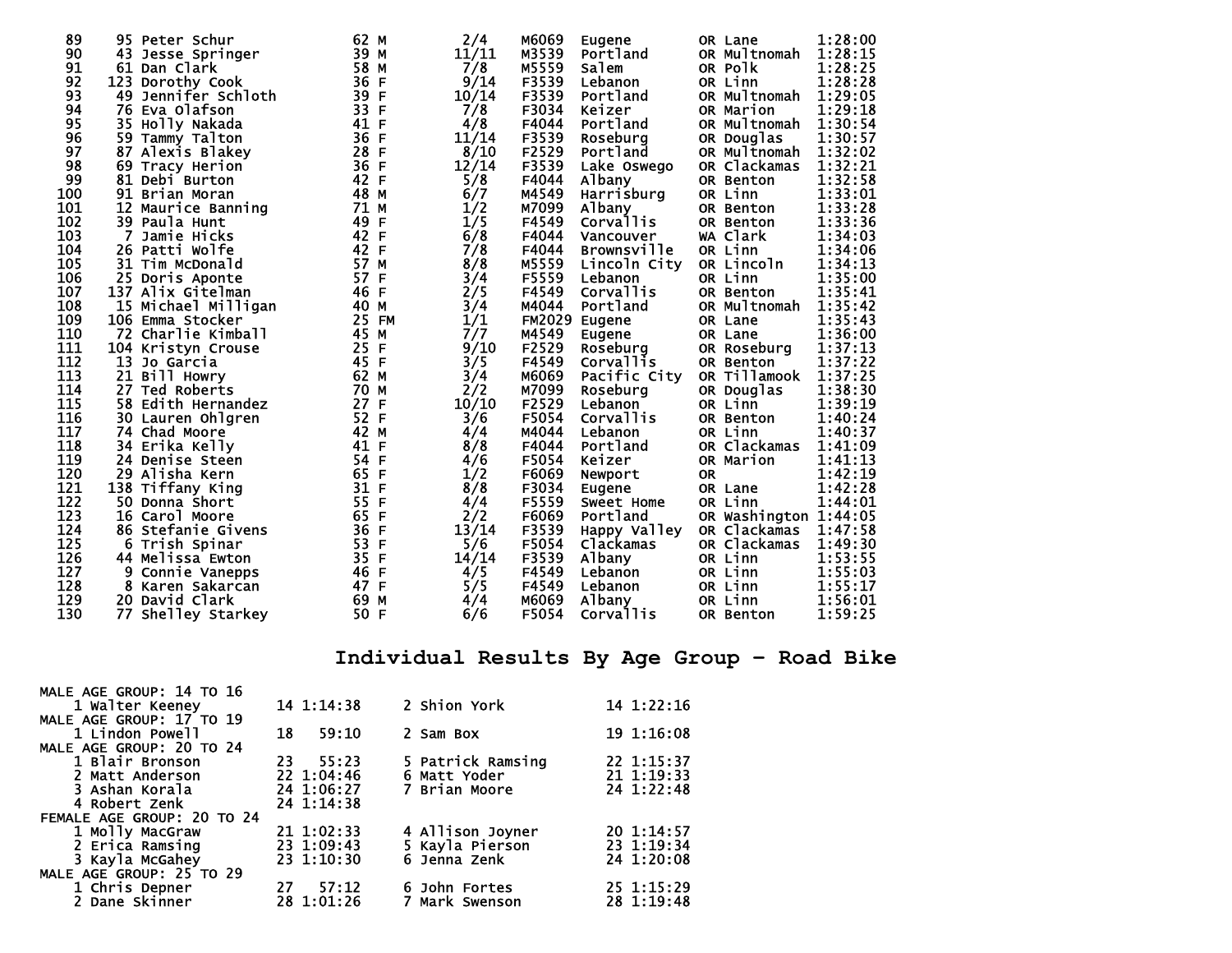| 3 Kevin Kinports<br>4 Kyle Latimer                                                                                                                                    | 27 1:09:46<br>26 1:12:37               |            | 8 Nathan Ross<br><b>9 Andrew Goodwin</b>                                                | 27 1:25:25<br>25 1:26:03             |
|-----------------------------------------------------------------------------------------------------------------------------------------------------------------------|----------------------------------------|------------|-----------------------------------------------------------------------------------------|--------------------------------------|
| 5 Calvin Doner<br>FEMALE AGE GROUP: 25 TO 29                                                                                                                          | 25 1:13:07                             |            |                                                                                         |                                      |
| <b>1 Juline Walker</b>                                                                                                                                                | 26 1:08:38                             |            | 6 Shawna O'Hara                                                                         | 28 1:22:17                           |
| 2 Katie Kinports                                                                                                                                                      | 20 1:08:38<br>29 1:12:03<br>29 1:12:18 |            | 7 Heather Clark<br>8 Alexis Blakey                                                      | 27 1:26:44<br>$28\overline{1:32:02}$ |
| 3 Kathryn Taylor<br>4 Rachel Blair                                                                                                                                    | 28 1:16:07                             |            | 9 Kristyn Crouse                                                                        | 25 1:37:13                           |
| 5 Kati Laird                                                                                                                                                          | 29 1:16:24                             |            | <b>10 Edith Hernandez</b>                                                               | 27 1:39:19                           |
| MALE AGE GROUP: 30 TO 34                                                                                                                                              |                                        |            |                                                                                         |                                      |
| 1 Grant Hayball                                                                                                                                                       | 31                                     | 54:55      | 5 Matthew White                                                                         | 31 1:06:44                           |
| 2 Jeff Fitzwater                                                                                                                                                      | 30 1:01:15                             |            | 6 John Beckstead                                                                        | 32 1:09:34                           |
| 3 Travis Vitek                                                                                                                                                        | 33 1:02:31                             |            | 7 Jake Schimmer                                                                         | 31 1:13:15                           |
| 4 Daniel Moreno                                                                                                                                                       | 34 1:04:13                             |            | 8 Peter Fox                                                                             | 34 1:17:54                           |
| FEMALE AGE GROUP: 30 TO 34<br>1 Sarah Griffith                                                                                                                        | 33 1:11:54                             |            | 5 Alison Laird                                                                          |                                      |
| 2 Eryn Barker                                                                                                                                                         | 32 1:13:01                             |            | 6 Lindsey Kiesz                                                                         | 34 1:22:23<br>31 1:27:34             |
| 3 Jennifer Morgan                                                                                                                                                     | 34 1:13:21                             |            | 7 Eva Olafson                                                                           | 33 1:29:18                           |
| 4 Susannah Bassett                                                                                                                                                    | 33 1:21:39                             |            | 8 Tiffany King                                                                          | 31 1:42:28                           |
| MALE AGE GROUP: 35 TO 39                                                                                                                                              |                                        |            |                                                                                         |                                      |
| 1 Jeff Boyd                                                                                                                                                           | 38 1:02:36                             |            | 7 Kevin Gienger<br>8 Ryan Hockema<br>9 Eric Hartstein<br>9 Eric Hartstein<br>35 1:18:36 |                                      |
|                                                                                                                                                                       | 35 1:04:13                             |            |                                                                                         |                                      |
|                                                                                                                                                                       | 38 1:05:45                             |            |                                                                                         |                                      |
|                                                                                                                                                                       | 38 1:10:34                             |            | <b>10 Joe Lee</b>                                                                       | 38 1:22:44<br>39 1:28:15             |
|                                                                                                                                                                       | 38 1:13:16<br>36 1:13:36               |            | 11 Jesse Springer                                                                       |                                      |
| <b>L Darsy Olafson<br/>3 Kaigin Olafson<br/>4 Darwin Arnold<br/>5 Eric Getz<br/>6 Bryan Rollins<br/>LE AGE GROUP: 25</b><br>FEMALE AGE GROUP: 35 TO 39                |                                        |            |                                                                                         |                                      |
| 1 Rachelle Jorgensen                                                                                                                                                  | 39 1:03:52                             |            | 8 Nikki Frum                                                                            | 37 1:26:37                           |
|                                                                                                                                                                       |                                        |            | 9 Dorothy Cook                                                                          | 36 1:28:28                           |
| 2 michelle Mills<br>3 Amanda Lake<br>3 1:08:31<br>3 Amanda Lake<br>4 Angela Smith<br>5 Anjela McNichol<br>6 Yelitza Morores<br>6 Yelitza Morores<br>6 Yelitza Morores |                                        |            | <b>10 Jennifer Schloth</b>                                                              | 39 1:29:05                           |
|                                                                                                                                                                       |                                        |            | 11 Tammy Talton                                                                         | 36 1:30:57                           |
|                                                                                                                                                                       |                                        |            | 12 Tracy Herion                                                                         | 36 1:32:21                           |
| 6 Yelitza Moreno                                                                                                                                                      | 37 1:19:46                             |            | 13 Stefanie Givens                                                                      | 36 1:47:58                           |
| 7 Heidi Bullock<br>MALE AGE GROUP: 40 TO 44                                                                                                                           | 37 1:21:54                             |            | 14 Melissa Ewton                                                                        | 35 1:53:55                           |
| 1 Bryant Howard                                                                                                                                                       | 40 1:03:51                             |            | 3 Michael Milligan                                                                      | 40 1:35:42                           |
| 2 Travis Talton                                                                                                                                                       | 41 1:11:25                             |            | 4 Chad Moore                                                                            | 42 1:40:37                           |
| FEMALE AGE GROUP: 40 TO 44                                                                                                                                            |                                        |            |                                                                                         |                                      |
| 1 Alicia Jahn                                                                                                                                                         | 41 1:21:53                             |            | 5 Debi Burton                                                                           | 42 1:32:58                           |
| 2 Amy Hart                                                                                                                                                            | 40 1:22:23                             |            | 6 Jamie Hicks                                                                           | 42 1:34:03                           |
| 3 Kathleen Martin                                                                                                                                                     | 40 1:26:39                             |            | 7 Patti Wolfe                                                                           | 42 1:34:06                           |
| 4 Holly Nakada<br>MALE AGE GROUP: 45 TO 49                                                                                                                            | 41 1:30:54                             |            | 8 Erika Kelly                                                                           | 41 1:41:09                           |
| 1 James Hicks                                                                                                                                                         | 45 1:11:29                             |            | 5 Jeff Bemrose                                                                          | 49 1:24:12                           |
| 2 Eric Zimmerman                                                                                                                                                      | 49 1:14:27                             |            | 6 Brian Moran                                                                           | 48 1:33:01                           |
| 3 Francis Curtis                                                                                                                                                      | 48 1:17:21                             |            | o srian Moran<br>7 Charlie Kimball                                                      | 45 1:36:00                           |
| 4 Ricky Gray                                                                                                                                                          | 49 1:23:18                             |            |                                                                                         |                                      |
| FEMALE AGE GROUP: 45 TO 49                                                                                                                                            |                                        |            |                                                                                         |                                      |
| 1 Paula Hunt                                                                                                                                                          | 49 1:33:36                             |            | 4 Connie Vanepps                                                                        | 46 1:55:03                           |
| 2 Alix Gitelman                                                                                                                                                       |                                        | 46 1:35:41 | 5 Karen Sakarcan                                                                        | 47 1:55:17                           |
| 3 Jo Garcia<br>MALE AGE GROUP: 50 TO 54                                                                                                                               | 45 1:37:22                             |            |                                                                                         |                                      |
| 1 Roger Nyquist                                                                                                                                                       | 50 1:10:56                             |            | 2 Jim Childs                                                                            | 50 1:17:43                           |
| FEMALE AGE GROUP: 50 TO 54                                                                                                                                            |                                        |            |                                                                                         |                                      |
| 1 Janet Howard                                                                                                                                                        | 50 1:03:04                             |            | 4 Denise Steen                                                                          | 54 1:41:13                           |
| 2 Anita Risberg                                                                                                                                                       | 51 1:23:21                             |            | 5 Trish Spinar                                                                          | 53 1:49:30                           |
| 3 Lauren Ohlgren                                                                                                                                                      | 52 1:40:24                             |            | 6 Shelley Starkey                                                                       | 50 1:59:25                           |
| MALE AGE GROUP: 55 TO 59                                                                                                                                              |                                        |            |                                                                                         |                                      |
| 1 Phil Anderson<br>2 John Powell                                                                                                                                      | 58 1:08:43<br>55 1:09:16               |            | 5 Bill Steen<br>6 David Legg                                                            | 55 1:22:29<br>58 1:23:22             |
| 3 Bruce Minard                                                                                                                                                        | 56 1:09:51                             |            | 7 Dan Clark                                                                             | 58 1:28:25                           |
| 4 Rodney Sell                                                                                                                                                         | 57 1:19:32                             |            | 8 Tim McDonald                                                                          | 57 1:34:13                           |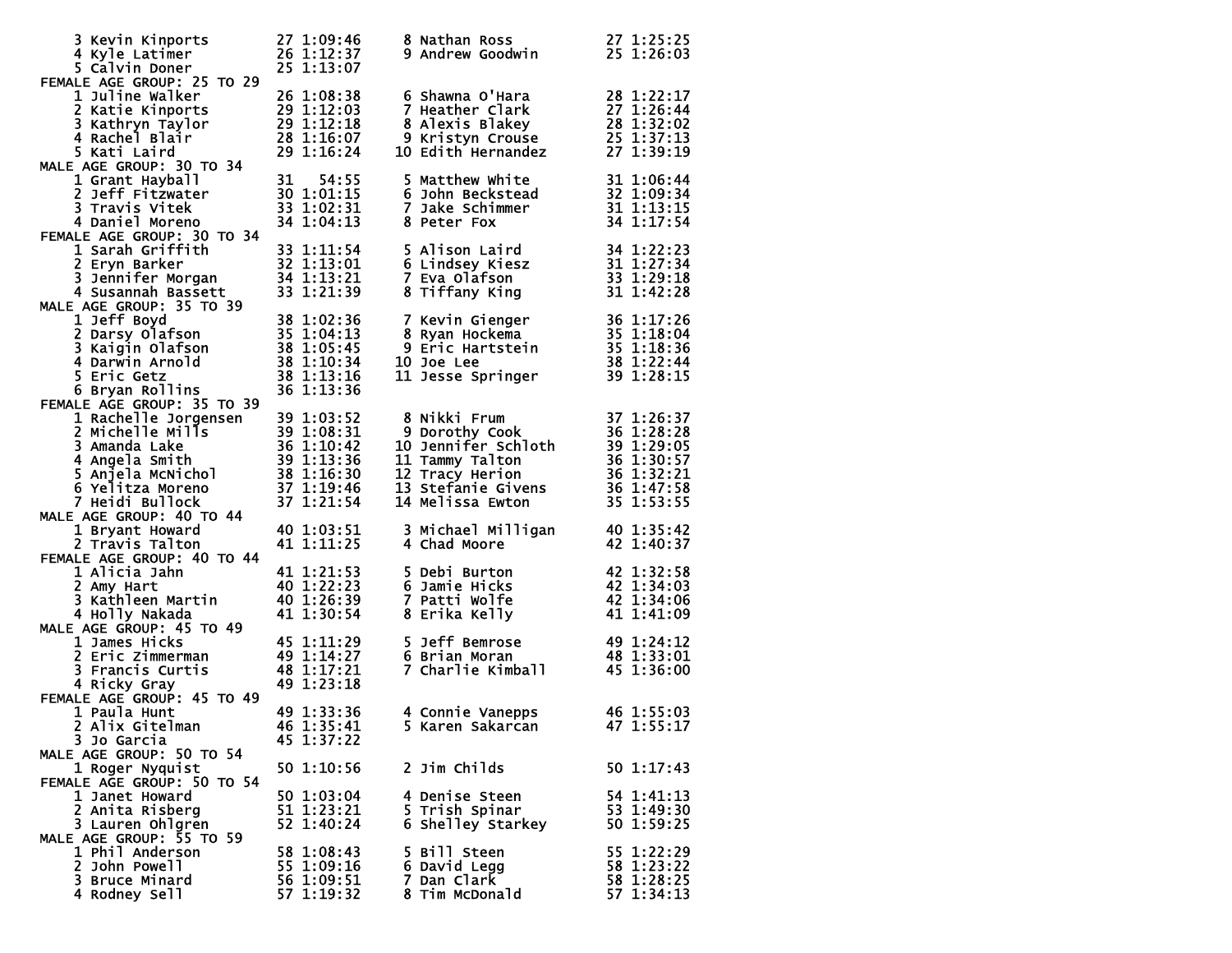| FEMALE AGE GROUP: 55 TO 59 |            |                               |            |
|----------------------------|------------|-------------------------------|------------|
| 1 Elke-Marion Asleson      | 59 1:26:42 | 3 Doris Aponte                | 57 1:35:00 |
| 2 Victoria Howry           | 58 1:27:11 | 4 Donna Short                 | 55 1:44:01 |
| MALE AGE GROUP: 60 TO 69   |            |                               |            |
| 1 Steven Simpson           | 65 1:17:24 | 3 Bill Howry<br>4 David Clark | 62 1:37:25 |
| 2 Peter Schur              | 62 1:28:00 |                               | 69 1:56:01 |
| FEMALE AGE GROUP: 60 TO 69 |            |                               |            |
| 1 Alisha Kern              | 65 1:42:19 | 2 Carol Moore                 | 65 1:44:05 |
| MALE AGE GROUP: 70 TO 99   |            |                               |            |
| 1 Maurice Banning          | 71 1:33:28 | 2 Ted Roberts                 | 70 1:38:30 |
|                            |            |                               |            |

## **Individual Results – Mountain Bike Only**

| Place No. | Name                 |       |       | Age Sex C/a Div/Tot Div                                          | City                    | St County             | Time    |
|-----------|----------------------|-------|-------|------------------------------------------------------------------|-------------------------|-----------------------|---------|
|           |                      |       |       |                                                                  |                         |                       |         |
|           | 151 Michael Vetter   |       | 39 MM | 1/3                                                              | MM3039 Albany           | OR Linn               | 1:14:25 |
|           | 90 Austin Hammer     | 40 MM |       | 1/4                                                              | MM4049 Corvallis        | OR Benton             | 1:14:43 |
|           | 150 Ouinton Hamel    |       | 45 MM |                                                                  | MM4049 Albany           | OR Benton             | 1:19:21 |
|           | 1 Robert Beaulaurier |       | 46 MM |                                                                  | MM4049 Marylhurst       | OR Clackamas          | 1:24:16 |
|           | 36 Ken Read          |       | 32 MM |                                                                  | MM3039 Portland         | OR Washington 1:25:19 |         |
|           | 38 John Williams     |       | 33 MM |                                                                  | MM3039 Beaverton        | OR Washington 1:25:58 |         |
|           | 64 Greg Flannery     |       | 50 MM |                                                                  | MM5059 Corvallis        | OR Benton             | 1:27:58 |
|           | 84 Claire Malmstrom  |       | 30 FM |                                                                  | FM3039 Eugene           | OR Lane               | 1:27:59 |
|           | 62 Rena Dayton       |       | 24 FM |                                                                  | FM2029 Eugene           | OR Lane               | 1:28:29 |
| 10        | 108 Anne Flannery    |       | 50 FM | 2/4<br>3/4<br>2/3<br>3/1<br>1/2<br>1/1<br>1/1<br>1/1             | FM5059 Corvallis        | OR Benton             | 1:28:29 |
| 11        | 10 Isaac Andrew      |       | 28 MM | 1/1                                                              | MM2029 Albany           | OR Benton             | 1:32:10 |
| 12        | 55 Anneke Tucker     |       | 23 FM | $\frac{2}{3}$<br>$\frac{1}{1}$<br>$\frac{1}{3}$                  | <b>FM2029 Corvallis</b> | OR Benton             | 1:33:32 |
| 13        | 143 Bethany Widmer   |       | 15 FM |                                                                  | FM1419 Dallas           | OR Polk               | 1:38:37 |
| 14        | 139 Jennifer Madsen  |       | 40 FM |                                                                  | FM4049 Albany           | OR Benton             | 1:39:39 |
| 15        | 22 Tavia Russell     |       | 35 FM | 2/2                                                              | FM3039 Clackamas        | OR Clackamas          | 1:44:11 |
| 16        | 4 Marcus Ewton       | 40 MM |       |                                                                  | MM4049 Albany           | OR Linn               | 1:47:16 |
| 17        | 88 Marcie Bowman     |       | 47 FM |                                                                  | FM4049 Albany           | OR Linn               | 1:47:31 |
| 18        | 65 Laurie Freeman    |       | 49 FM |                                                                  | FM4049 Beaverton        | OR Washington 1:49:08 |         |
| 19        | 18 Kimberly Wortman  | 26 FM |       | $\frac{4}{3}$<br>$\frac{2}{3}$<br>$\frac{3}{3}$<br>$\frac{3}{3}$ | FM2029 Lake Oswego      | OR Multnomah          | 2:03:31 |

## **Individual Results By Age Group – Mountain Bike**

| FEMALE AGE GROUP: 14 TO 19 |            |                      |            |
|----------------------------|------------|----------------------|------------|
| 1 Bethany Widmer           | 15 1:38:37 |                      |            |
| MALE AGE GROUP: 20 TO 29   |            |                      |            |
| 1 Isaac Andrew             | 28 1:32:10 |                      |            |
| FEMALE AGE GROUP: 20 TO 29 |            |                      |            |
| 1 Rena Dayton              | 24 1:28:29 | 3 Emma Stocker       | 25 1:35:43 |
| 2 Anneke Tucker            | 23 1:33:32 | 4 Kimberly Wortman   | 26 2:03:31 |
| MALE AGE GROUP: 30 TO 39   |            |                      |            |
| 1 Michael Vetter           | 39 1:14:25 | 3 John Williams      | 33 1:25:58 |
| 2 Ken Read                 | 32 1:25:19 |                      |            |
| FEMALE AGE GROUP: 30 TO 39 |            |                      |            |
| 1 Claire Malmstrom         | 30 1:27:59 | 2 Tavia Russell      | 35 1:44:11 |
| MALE AGE GROUP: 40 TO 49   |            |                      |            |
| 1 Austin Hammer            | 40 1:14:43 | 3 Robert Beaulaurier | 46 1:24:16 |
| 2 Quinton Hamel            | 45 1:19:21 | 4 Marcus Ewton       | 40 1:47:16 |
| FEMALE AGE GROUP: 40 TO 49 |            |                      |            |
| 1 Jennifer Madsen          | 40 1:39:39 | 3 Laurie Freeman     | 49 1:49:08 |
| 2 Marcie Bowman            | 47 1:47:31 |                      |            |
| MALE AGE GROUP: 50 TO 59   |            |                      |            |
| 1 Greg Flannery            | 50 1:27:58 |                      |            |
| FEMALE AGE GROUP: 50 TO 59 |            |                      |            |

1 Anne Flannery 50 1:28:29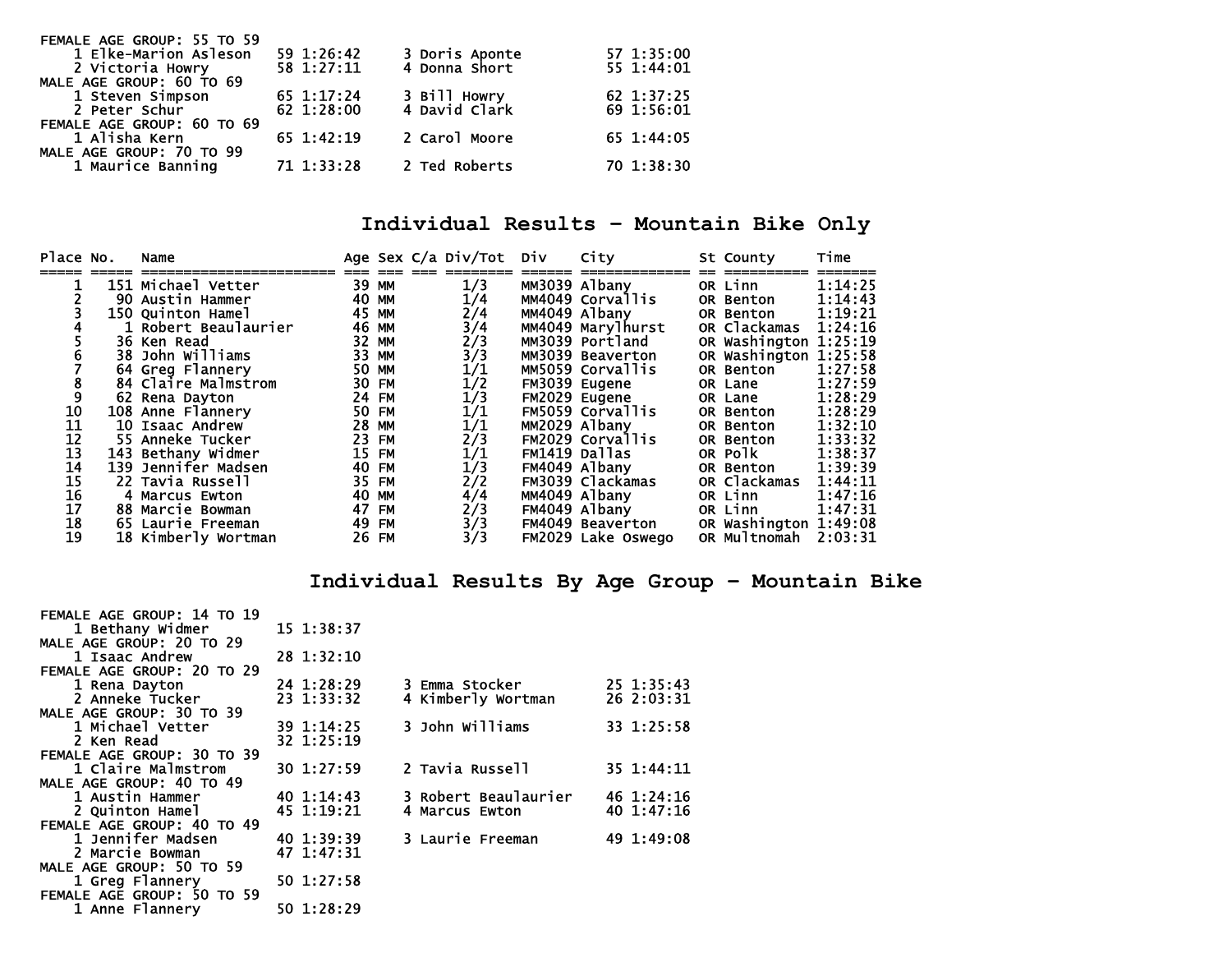## **Relay Team Results**

| Place Team Name         | No. |  | Tdi/Tot Tdiv Teammember1 | Teammember2      | Teammember3   | Time    |
|-------------------------|-----|--|--------------------------|------------------|---------------|---------|
|                         |     |  |                          |                  |               |         |
| UNKNOWN TEAM NAME       | 110 |  | <b>Brandon Scott</b>     | Aaron Seipel     |               | 1:02:41 |
| 2 CCR                   | 122 |  | Kevin Christopher        | Cody Christopher | Rylan Rogers  | 1:07:18 |
| <b>RAGING AARDVARKS</b> | 102 |  | Ron Knight               | John Voiaht      | Rachel Voight | 1:11:46 |
| 4 TEAM ROCKY            | 94  |  | Gk Griffith              | Lvnn Griffith    |               | 1:18:47 |
| <b>SUPER SHARKS</b>     | 19  |  | isa Nichols.             | Paige Olafson    |               | 1:26:48 |

#### **Relay Team Results With Splits**

| Place Team Name                    | No. | Tdi/Tot |  | Tdiv Rank Swim | Rank T1 |      | Rank Bike | Rank T2 |      | Rank Run | Time          |
|------------------------------------|-----|---------|--|----------------|---------|------|-----------|---------|------|----------|---------------|
|                                    |     |         |  |                |         |      |           |         |      |          |               |
| <b>TEAM NAME</b><br><b>UNKNOWN</b> | 110 | 1/2     |  | 7:40           |         | 0:15 | 36:45     |         | 0:05 |          | 17:56 1:02:41 |
| 2 CCR                              | 122 |         |  | 7:49           |         | 0:12 | 32:40     |         | 0:09 |          | 26:28 1:07:18 |
| <b>RAGING AARDVARKS</b>            | 102 | 1/2     |  | 7:56           |         | 0:53 | 40:49     |         | 0:15 |          | 21:53 1:11:46 |
| 4 TEAM ROCKY                       | 94  | 2/2     |  | 9:20           |         | 1:44 | 38:20     |         | 0:13 |          | 29:10 1:18:47 |
| <b>SUPER SHARKS</b>                | 19  |         |  | 13:01          | 4       | 0:58 | 42:37     |         | 2:39 |          | 27:33 1:26:48 |

## **Relay Team Results By Division**

| TEAM CATEGORY:<br>MALE<br>1 UNKNOWN TEAM NAME<br>2 CCR                                           | Brandon Scott<br>Kevin Christopher | Aaron Seipel<br>Cody Christopher | Rylan Rogers  | 1:02:41<br>1:07:18 |
|--------------------------------------------------------------------------------------------------|------------------------------------|----------------------------------|---------------|--------------------|
| <b>TEAM CATEGORY:</b><br><b>FEMALE</b><br>1 SUPER SHARKS<br><b>TEAM CATEGORY:</b><br><b>COED</b> | Lisa Nichols                       | Paige Olafson                    |               | 1:26:48            |
| 1 RAGING AARDVARKS<br>2 TEAM ROCKY                                                               | Ron Knight<br>Gk Griffith          | John Voight<br>Lynn Griffith     | Rachel Voight | 1:11:46<br>1:18:47 |

## **Results Linn County Participants**

| Place No. |      | Name                    |      |       |             | Age Sex B C/a Div/Tot Div |       | City               | County | Time    |
|-----------|------|-------------------------|------|-------|-------------|---------------------------|-------|--------------------|--------|---------|
|           | 113  | Jeff Fitzwater          | 30 M |       | R.          | 1/1                       | M3034 | Lebanon            | Linn   | 1:01:15 |
|           |      | 133 Roger Nyquist       | 50 M |       | R           | 1/1                       | M5054 | Albany             | Linn   | 1:10:56 |
|           | 157. | Kathryn Taylor          | 29 F |       | $\mathbf R$ | 1/3                       | F2529 | Albany             | Linn   | 1:12:18 |
|           |      | 40 Kyle Latimer         | 26 M |       | R           | 1/2                       | M2529 | Tangent            | Linn   | 1:12:37 |
|           |      | 151 Michael Vetter      |      | 39 MM | М           | $1\!/1$                   |       | MM3039 Albany      | Linn   | 1:14:25 |
|           |      | 57 Robert Zenk          | 24 M |       | R           | 1/1                       | M2024 | Lebanon            | Linn   | 1:14:38 |
|           | 32   | John Fortes             | 25 M |       | R           | 2/2                       | M2529 | Albany             | Linn   | 1:15:29 |
|           |      | 68 Eric Hartstein       | 35 M |       | R           | 1/1                       | M3539 | Lebanon            | Linn   | 1:18:36 |
|           |      | 23 Rodney Sell          | 57 M |       | R           | 1/2                       | M5559 | Lebanon            | Linn   | 1:19:32 |
| 10        |      | 96 Jenna Zenk           | 24 F |       | R           | 1/1                       | F2024 | Lebanon            | Linn   | 1:20:08 |
| 11        |      | 46 David Legg           | 58 M |       | R           | 2/2                       | M5559 | Lebanon            | Linn   | 1:23:22 |
| 12        |      | 66 Nikki Frum           | 37 F |       | R           | 1/3                       | F3539 | Albany             | Linn   | 1:26:37 |
| 13        |      | 111 Elke-Marion Asleson | 59 F |       | R           | 1/3                       | F5559 | Albany             | Linn   | 1:26:42 |
| 14        |      | 51 Heather Clark        | 27 F |       | R           | 2/3                       | F2529 | Albany             | Linn   | 1:26:44 |
| 15        |      | 123 Dorothy Cook        | 36 F |       | R           | 2/3                       | F3539 | Lebanon            | Linn   | 1:28:28 |
| 16        |      | 91 Brian Moran          | 48 M |       | R           | 1/1                       | M4549 | Harrisburg         | Linn   | 1:33:01 |
| 17        |      | 26 Patti Wolfe          | 42 F |       | R           | $1\!/1$                   | F4044 | <b>Brownsville</b> | Linn   | 1:34:06 |
| 18        |      | 25 Doris Aponte         | 57 F |       | R           | 2/3                       | F5559 | Lebanon            | Linn   | 1:35:00 |
| 19        |      | 58 Edith Hernandez      | 27 F |       |             | 3/3                       | F2529 | Lebanon            | Linn   | 1:39:19 |